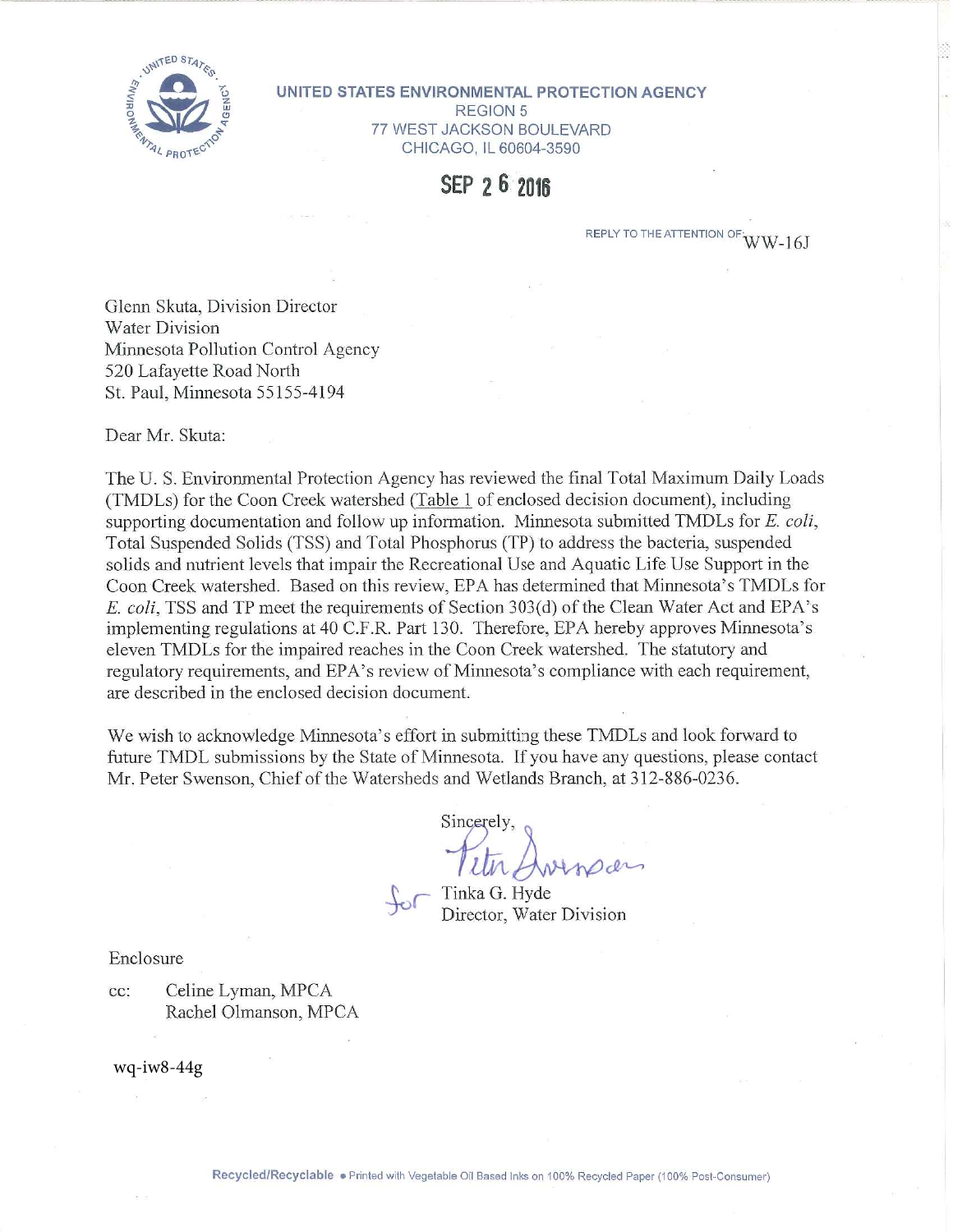## **DECISION DOCUMENT COON CREEK WATERSHED E. COLI, TOTAL SUSPENDED SOLIDS and TOTAL PHOSPHORUS TMDLs**

Section 303(d) of the Clean Water Act (CWA) and U.S. EPA's implementing regulations at 40 C.F.R. Part 130 describe the statutory and regulatory requirements for approvable TMDLs. Additional information is generally necessary for U.S. EPA to determine if a submitted TMDL fulfills the legal requirements for approval under Section 303(d) and U.S. EPA regulations, and should be included in the submittal package. Use of the verb "must" below denotes information that is required to be submitted because it relates to elements of the TMDL required by the CWA and by regulation. Use of the term "should" below denotes information that is generally necessary for U.S. EPA to determine if a submitted TMDL is approvable. These TMDL review guidelines are not themselves regulations. They are an attempt to summarize and provide guidance regarding currently effective statutory and regulatory requirements relating to TMDLs. Any differences between these guidelines and U.S. EPA's TMDL regulations should be resolved in favor of the regulations themselves.

## **1. Identification of Waterbody, Pollutant of Concern, Pollutant Sources, and Priority Ranking**

The TMDL submittal should identify the waterbody as it appears on the State's/Tribe's 303(d) list. The waterbody should be identified/georeferenced using the National Hydrography Dataset (NHD), and the TMDL should clearly identify the pollutant for which the TMDL is being established. In addition, the TMDL should identify the priority ranking of the waterbody and specify the link between the pollutant of concern and the water quality standard (see section 2 below).

The TMDL submittal should include an identification of the point and non-point sources of the pollutant of concern, including location of the source(s) and the quantity of the loading, e.g., lbs/per day. The TMDL should provide the identification numbers of the NPDES permits within the waterbody. Where it is possible to separate natural background from non-point sources, the TMDL should include a description of the natural background. This information is necessary for U.S. EPA's review of the load and wasteload allocations, which are required by regulation.

The TMDL submittal should also contain a description of any important assumptions made in developing the TMDL, such as:

- (1) the spatial extent of the watershed in which the impaired waterbody is located;
- (2) the assumed distribution of land use in the watershed (e.g., urban, forested, agriculture);
- (3) population characteristics, wildlife resources, and other relevant information affecting the characterization of the pollutant of concern and its allocation to sources;
- (4) present and future growth trends, if taken into consideration in preparing the TMDL (e.g., the TMDL could include the design capacity of a wastewater treatment facility); and
- (5) an explanation and analytical basis for expressing the TMDL through *surrogate measures*, if applicable. *Surrogate measures* are parameters such as percent fines and turbidity for sediment impairments; chlorophyl *a* and phosphorus loadings for excess algae; length of riparian buffer; or number of acres of best management practices.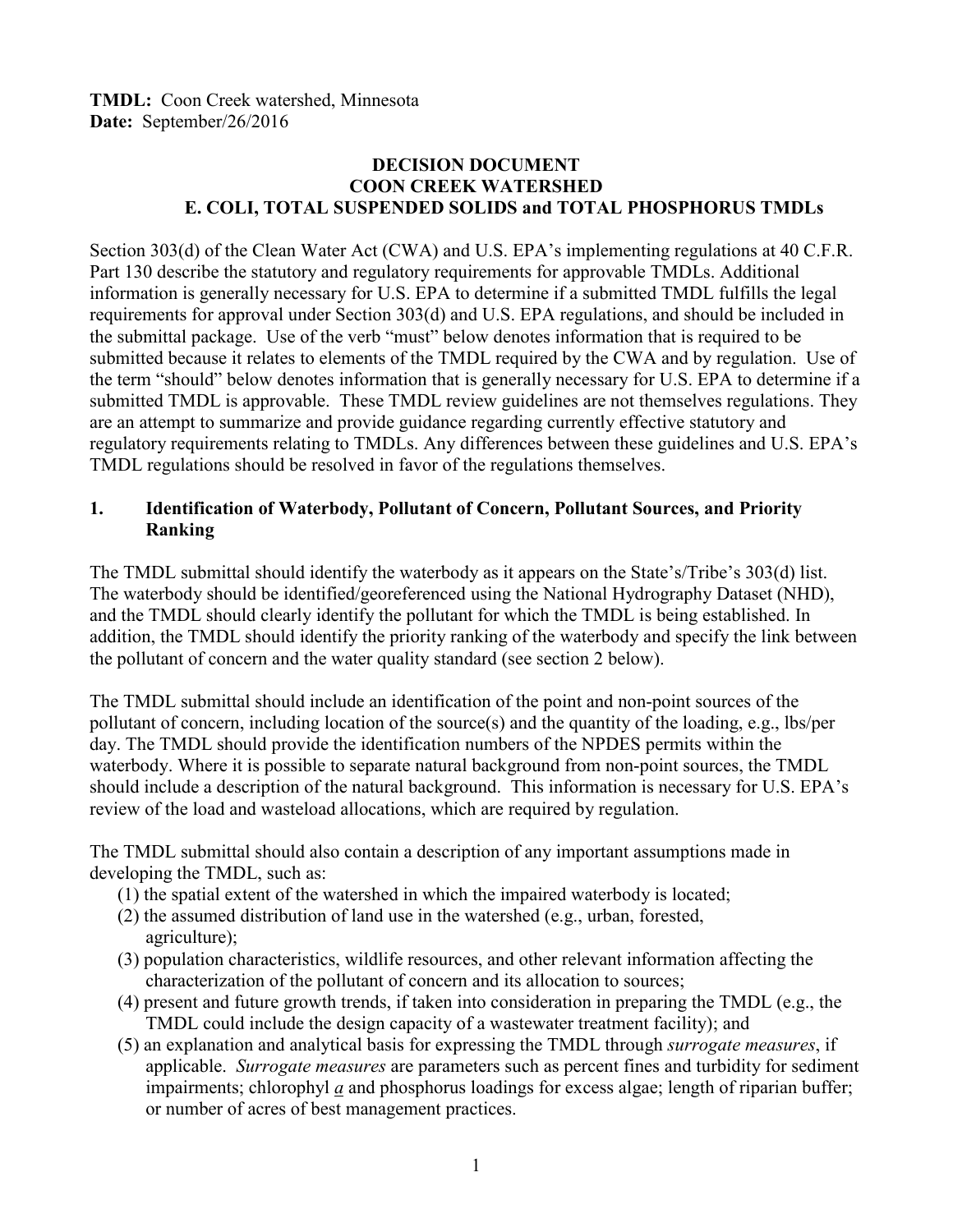## *Comments:*

## *Waterbody Identification Discussion*:

The Coon Creek watershed is located in the east-central portion of Minnesota in Anoka County (See Figure 1 of the final TMDL report). The Coon Creek watershed lies in the North Central Hardwood Forest Ecoregion, has a watershed area of approximately 68,182 acres, and drains to the Upper Mississippi River Basin. The submitted TMDLs for Coon Creek watershed include *E. coli*, Total Suspended Solids (TSS) and Total Phosphorus (TP) TMDLs to address *E. coli*, and macroinvertebrate biotic integrity impairments contributing to the nonattainment of the recreational and aquatic life uses affecting the impaired reaches in the watershed (See Table 1 below; and Table 1 and Figure 2 of the final TMDL report).

| <b>Assessment Unit (AU) Name</b> | $AU$ ID*     | <b>Affected Use</b>       | Pollutant(s) | <b>Impairment(s) Addressed by TMDL</b>                                                                                                                                                |
|----------------------------------|--------------|---------------------------|--------------|---------------------------------------------------------------------------------------------------------------------------------------------------------------------------------------|
| Coon Creek                       | 07010206-530 | <b>Aquatic Recreation</b> | E. coli      | E. coli                                                                                                                                                                               |
|                                  |              | Aquatic Life              | TP, TSS      | Macroinvertebrate Biotic Integrity<br>E. coli<br>Macroinvertebrate Biotic Integrity<br>E. coli<br>Macroinvertebrate Biotic Integrity<br>E. coli<br>Macroinvertebrate Biotic Integrity |
| Sand Creek                       | 07010206-558 | <b>Aquatic Recreation</b> | E. coli      |                                                                                                                                                                                       |
|                                  |              | Aquatic Life              | TP, TSS      |                                                                                                                                                                                       |
| <b>Unnamed Ditch (Pleasure</b> ) | 07010206-594 | <b>Aquatic Recreation</b> | E. coli      |                                                                                                                                                                                       |
| Creek)                           |              | Aquatic Life              | TP, TSS      |                                                                                                                                                                                       |
| County Ditch (Springbrook        | 07010206-557 | <b>Aquatic Recreation</b> | E. coli      |                                                                                                                                                                                       |
| Creek)                           |              | Aquatic Life<br>TP        |              |                                                                                                                                                                                       |

| n<br>- 1 |  |
|----------|--|
|          |  |

\* All the AUs/Impairments included above were listed in Minnesota's 2012 303(d) List.

The land use in the Coon Creek watershed is primarily composed of residential (35%), undeveloped/vacant (28%), parks/recreational (16%), agriculture (7%), commercial/industrial (5%), water (3%), government/university owned (2%), and Major Highway/Railway (2%) (See Figure 3 of the final TMDL report).

## *Pollutant(s) of Concern Discussion*:

*E. coli* **bacteria** are indicator organisms that are usually associated with harmful organisms transmitted by fecal matter contamination. These organisms can be found in the intestines of warm**-**blooded animals (humans and livestock). The presence of *E. coli* and fecal coliform bacteria in water suggests the presence of fecal matter associated bacteria, viruses, and protozoa that are pathogenic to humans when ingested. Based on bacteria sampling data collected from April through October in 2010 through 2014 (Table 7, and Appendix B of the final TMDL report), *E. coli* exceedances were found for both the monthly geometric mean and acute criteria which indicated *E. coli* impairment in the Coon Creek watershed. The water quality monitoring in the Coon Creek watershed is collected by the Anoka Conservation District (ACD) under contract by the Coon Creek Watershed District (CCWD).

**Total suspended solids (TSS)** is the concentration of suspended material in the water column as measured by the dried weight of solids filtered from a known volume of water. Suspended material can be present in a variety of forms including detritus, algae, organic matter, etc.; however, fine sediment generally comprises most of the suspended material in streams. Adverse ecological impacts caused by excessive TSS include hampering the ability of aquatic organisms to visually locate food, impaired gill function, and smothering of spawning beds and benthic organism habitat. The percentage of Ephemeroptera (i.e., mayflies), species with gills documented to be particularly sensitive to suspended sediment, led MPCA to conclude that suspended sediment was influencing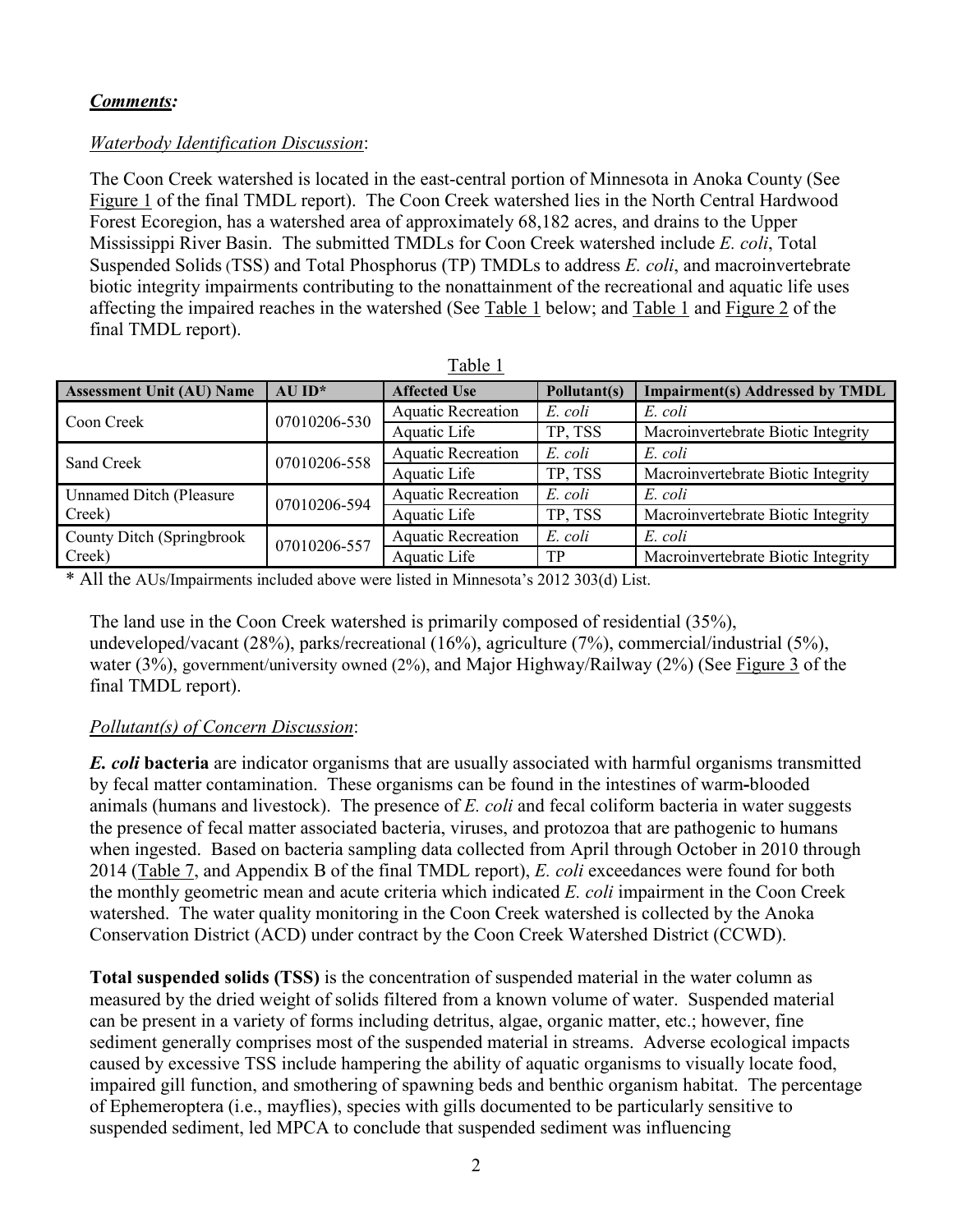macroinvertebrate assemblages on the Coon Creek watershed impaired reaches (Figure 5 of the final TMDL report). The TSS data collected from 2005 through 2013 (Figure 18 of the *Coon Creek Watershed District Stressor Identification Report*, 2014) in biomonitoring sites located at each impaired stream reach outfall indicated than more than 10% of TSS samples in the Coon Creek watershed reaches exceeded the 30 mg/L TSS standard. In some instances, TSS concentrations greater than 10 times the standard have occurred.

**Total Phosphorus (TP)** is an essential nutrient for aquatic life, but elevated concentrations of TP can lead to nuisance algal blooms that negatively impact aquatic life and recreation (swimming, boating, fishing, etc.). Excess algae increases turbidity which degrades aesthetics and causes adverse ecological impacts (see above). Algal decomposition depletes oxygen levels which stress aquatic biota (fish and macroinvertebrate species). Oxygen depletion can cause phosphorus release from bottom sediments (i.e. internal loading), which contributes to increased nutrient levels in the water column. Excess phosphorus can alter biological communities by shifting species composition toward organisms better suited to deal with excess phosphorus. An increase in the number of planktivorous and/or detritivorous species is a common response to elevated phosphorus concentrations, a pattern observed in both Coon and Sand Creeks (Figure 6 of the final TMDL report). The monitoring data collected by ACD indicated TP concentrations were frequently above 0.100 mg/L in the Coon Creek watershed reaches, which exceeds the 100 µg/L TP standard (Table 18 of the *Coon Creek Watershed District Stressor Identification Report*, May 2014).

### *Sources Discussion*:

**Point sources** contributing to the impairments in Coon Creek watershed include: nine (9) Municipal Separate Storm Sewer Systems (MS4s) (Table 2 below and Table 10 of the final TMDL report); and construction and industrial stormwater (Table 3 below). Stormwater from MS4s can transport bacteria, phosphorus, and TSS to surface water bodies during or shortly after storm events. Construction and industrial sites may contribute pathogens, phosphorus, and sediment via runoff during stormwater events. These areas within the Coon Creek watershed must comply with the requirements of the MPCA's NPDES Stormwater Program. The NPDES program requires construction and industrial sites to create Stormwater Pollution Prevention Plans (SWPPPs) which summarize how stormwater pollutant discharges will be minimized from construction and industrial sites.

| <b>Impaired Reach Subwatershed</b> | <b>MS4 Permittees</b> | Permit#                                                                                      |
|------------------------------------|-----------------------|----------------------------------------------------------------------------------------------|
|                                    | MnDOT Metro District  | MS400170                                                                                     |
| Coon Creek<br>07010206-530         | Anoka County          | MS400066                                                                                     |
|                                    | Coon Creek WD         | MS400172                                                                                     |
|                                    | Andover City          | MS400073<br>MS400075<br>MS400011<br>MS400092<br>MS400170<br>MS400066<br>MS400172<br>MS400075 |
|                                    | <b>Blaine City</b>    |                                                                                              |
|                                    | Coon Rapids City      |                                                                                              |
|                                    | Ham Lake City         |                                                                                              |
|                                    | MnDOT Metro District  |                                                                                              |
|                                    | Anoka County          |                                                                                              |
| Sand Creek                         | Coon Creek WD         |                                                                                              |
| 07010206-558                       | <b>Blaine City</b>    |                                                                                              |
|                                    | Coon Rapids City      | MS400011                                                                                     |
|                                    | Ham Lake City         | MS400092                                                                                     |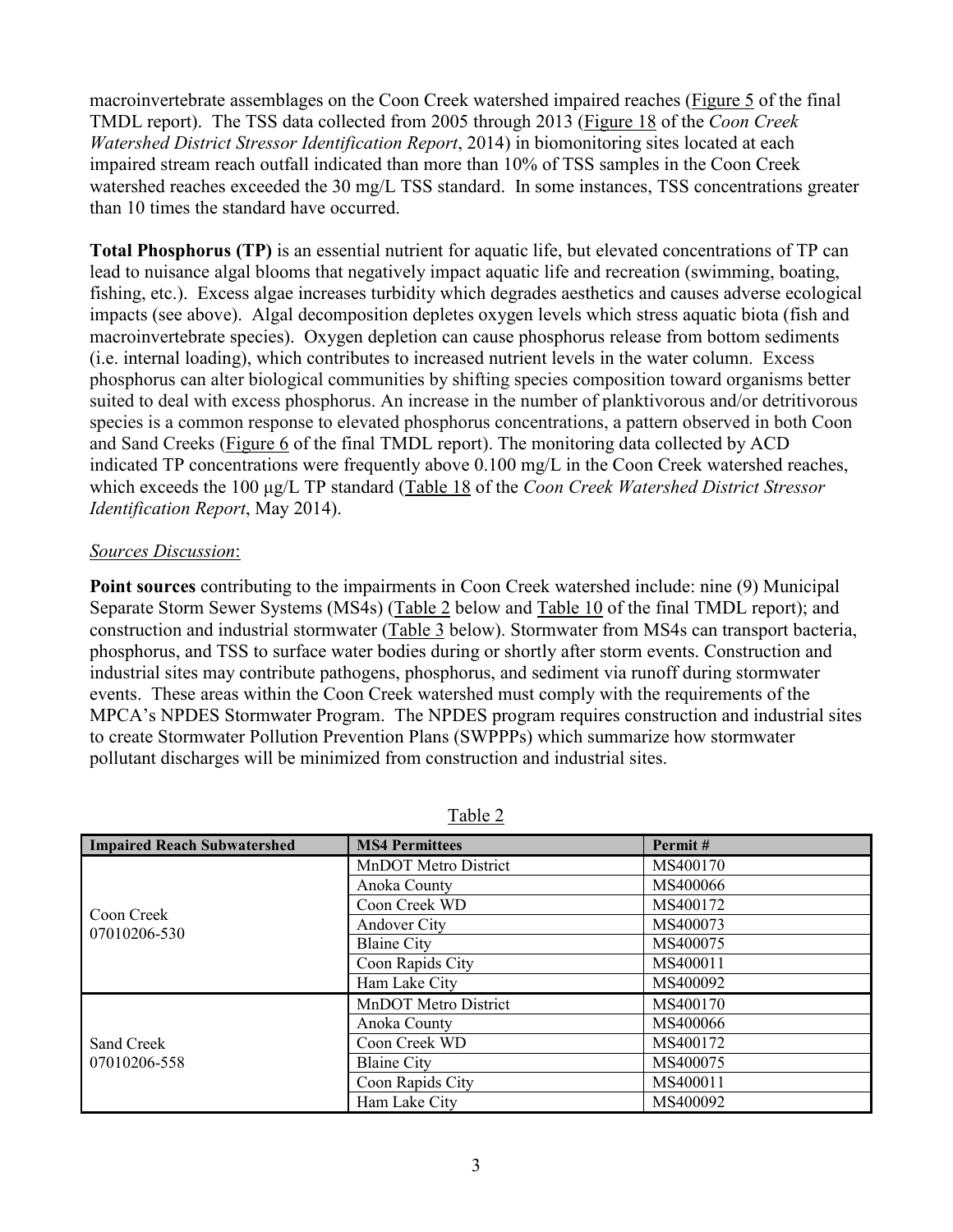|--|

| <b>Impaired Reach Subwatershed</b> | <b>MS4 Permittees</b>                                                          | Permit#                                                                                                                          |
|------------------------------------|--------------------------------------------------------------------------------|----------------------------------------------------------------------------------------------------------------------------------|
|                                    | <b>MnDOT</b> Metro District                                                    | MS400170                                                                                                                         |
| <b>Pleasure Creek</b>              | Anoka County                                                                   | MS400066<br>MS400172<br>MS400075<br>MS400011<br>MS400170<br>MS400066<br>MS400172<br>MS400075<br>MS400011<br>MS400050<br>MS400019 |
| 07010206-594                       | Coon Creek WD                                                                  |                                                                                                                                  |
|                                    | <b>Blaine City</b><br>Coon Rapids City<br>MnDOT Metro District<br>Anoka County |                                                                                                                                  |
|                                    |                                                                                |                                                                                                                                  |
|                                    |                                                                                |                                                                                                                                  |
|                                    |                                                                                |                                                                                                                                  |
|                                    | Coon Creek WD                                                                  |                                                                                                                                  |
| Springbrook Creek<br>07010206-557  | <b>Blaine City</b>                                                             |                                                                                                                                  |
|                                    | Coon Rapids City                                                               |                                                                                                                                  |
|                                    | Spring Lake Park City                                                          |                                                                                                                                  |
|                                    | <b>Fridley City</b>                                                            |                                                                                                                                  |

| c. |  |
|----|--|
|    |  |

| <b>Stormwater Discharge Type</b>                                                  | Permit#          |
|-----------------------------------------------------------------------------------|------------------|
| General Stormwater Permit for Construction Activity                               | MNR100001        |
| Industrial Stormwater Multi-Sector General Permit                                 | <b>MNR050000</b> |
| General Permit for Construction Sand & Gravel, Rock Quarrying and Hot Mix Asphalt | MNG490000        |
| Production facilities                                                             |                  |

**Nonpoint sources** contributing to the impairments in Coon Creek watershed include non-regulated stormwater runoff, livestock, wildlife, failing/nonconforming subsurface sewage treatment systems (SSTS), and streambank erosion (Section 4.1 and Section 4.2 of the final TMDL report).

Non-regulated stormwater runoff can add bacteria, phosphorus, or sediment to the waterbodies. The sources of pollutants in stormwater include organic material such as leaves, animal/pet wastes, fertilizers, etc. MPCA noted that failing Individual Subsurface Sewage Treatment Systems (SSTS), where waste material can pond at the surface and eventually flow into surface waters or be washed in during precipitation events, are potential sources of phosphorus and bacteria. Livestock with access to stream environments can deliver bacteria and phosphorus loads directly to the receiving water, as well as trampling streambanks and washing sediment into the system. In-channel/streambank erosion was identified as a source of sediment (as well as a minor source of phosphorus) in the Coon Creek watershed. Altered hydrology, such as channelization and increased impervious cover, can direct larger, faster flows into streambanks, increasing erosion. (Section 4.1 of the final TMDL report).

## *Priority Ranking*:

Minnesota's 2012 303(d) list includes a projected schedule for TMDL completions. This schedule reflects the state's priority ranking of impaired waters. MPCA identified a TMDL completion target date of 2018 for the impaired reaches addressed in the Coon Creek watershed TMDLs (Table 1 of the final TMDL report).

U.S. EPA finds that the TMDL document submitted by MPCA satisfies all requirements concerning this first element.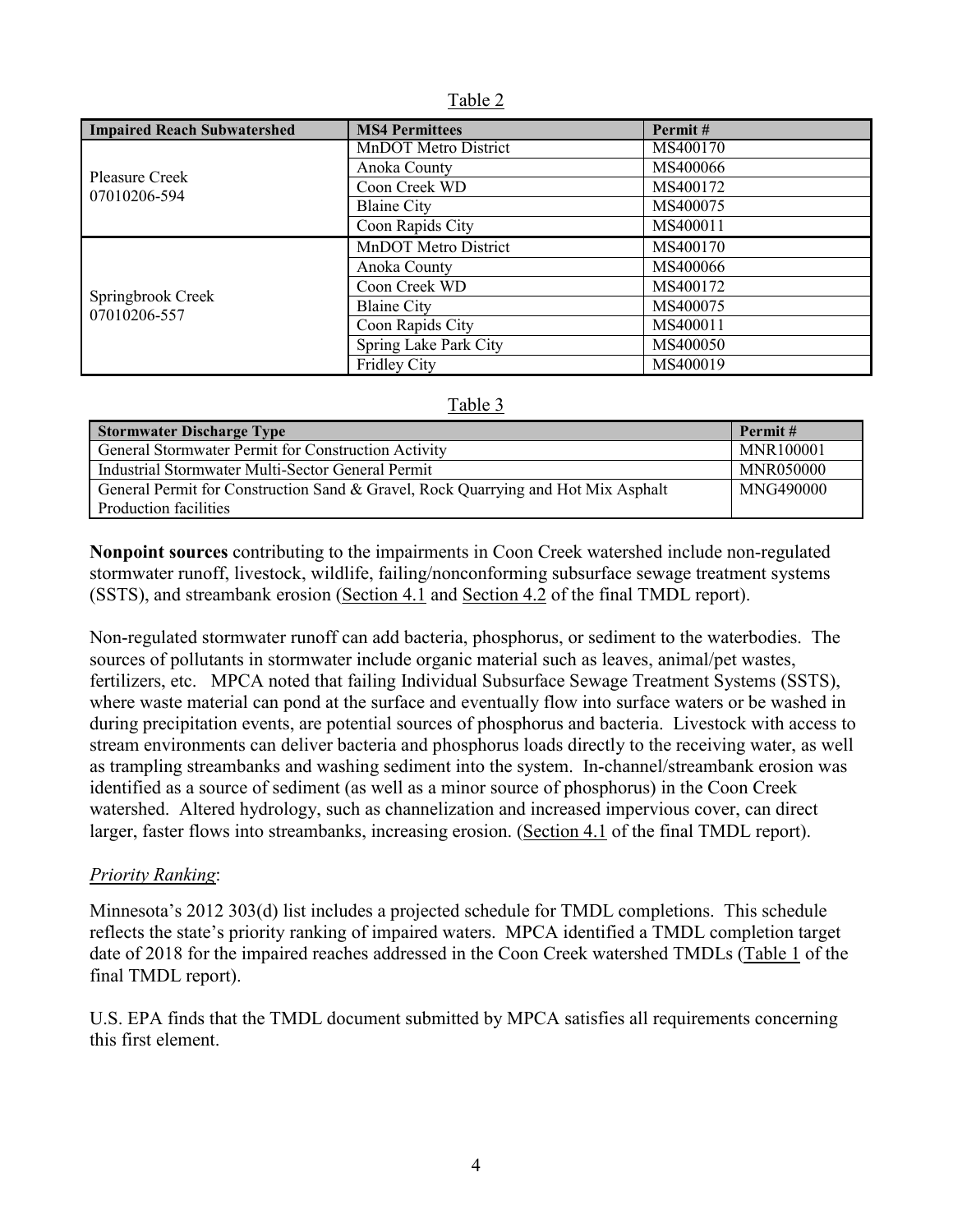## **2. Description of the Applicable Water Quality Standards and Numeric Water Quality Target**

The TMDL submittal must include a description of the applicable State/Tribal water quality standard, including the designated use(s) of the waterbody, the applicable numeric or narrative water quality criterion, and the antidegradation policy.  $(40 \text{ C.F.R. } §130.7(c)(1))$ . U.S. EPA needs this information to review the loading capacity determination, and load and wasteload allocations, which are required by regulation.

The TMDL submittal must identify a numeric water quality target(s) – a quantitative value used to measure whether or not the applicable water quality standard is attained. Generally, the pollutant of concern and the numeric water quality target are, respectively, the chemical causing the impairment and the numeric criteria for that chemical (e.g., chromium) contained in the water quality standard. The TMDL expresses the relationship between any necessary reduction of the pollutant of concern and the attainment of the numeric water quality target. Occasionally, the pollutant of concern is different from the pollutant that is the subject of the numeric water quality target (e.g., when the pollutant of concern is phosphorus and the numeric water quality target is expressed as Dissolved Oxygen (DO) criteria). In such cases, the TMDL submittal should explain the linkage between the pollutant of concern and the chosen numeric water quality target.

## *Comments:*

The Coon Creek watershed is located in the North Central Hardwood Forest Ecoregion. The TMDL targets were chosen to accommodate Class 2 waters, which are the most protective designated beneficial use class in the project area. Class 2 waters include all waters of the state that support or may support fish, other aquatic life, bathing, boating, or other recreational purposes and for which quality control is or may be necessary to protect aquatic or terrestrial life or their habitats or the public health, safety, or welfare (Minnesota Rules Ch. 7050.0140 Subp. 3).

The beneficial use classification for all the impaired reaches in the Coon Creek watershed included in Table 1 above is 2B. Classification as a 2B water is intended to protect cool and warm water fisheries.

# *E. coli Criteria*:

The *E. coli* standard for Class 2 waters (Minn. Rules Ch. 7050.0222 Subp. 5) states that *E. coli* concentrations shall "not exceed 126 organisms per 100 milliliters as a geometric mean of not less than five samples in any calendar month, nor shall more than ten percent of all samples taken during any calendar month individually exceed 1,260 organisms per 100 milliliters. The standard applies only between April 1<sup>st</sup> and October 31<sup>st</sup>."

MPCA used the geometric mean portion of the criteria (126 org/100 mL) to develop loads for the TMDL. While this portion of the standard was used for TMDL purposes, both portions of the WQS must be met. The *E. coli* TMDL target included above is applicable to the following Coon Creek watershed *E. coli* impaired reaches: AUs 07010206-530, 07010206-558, 07010206-594 and 07010206- 557.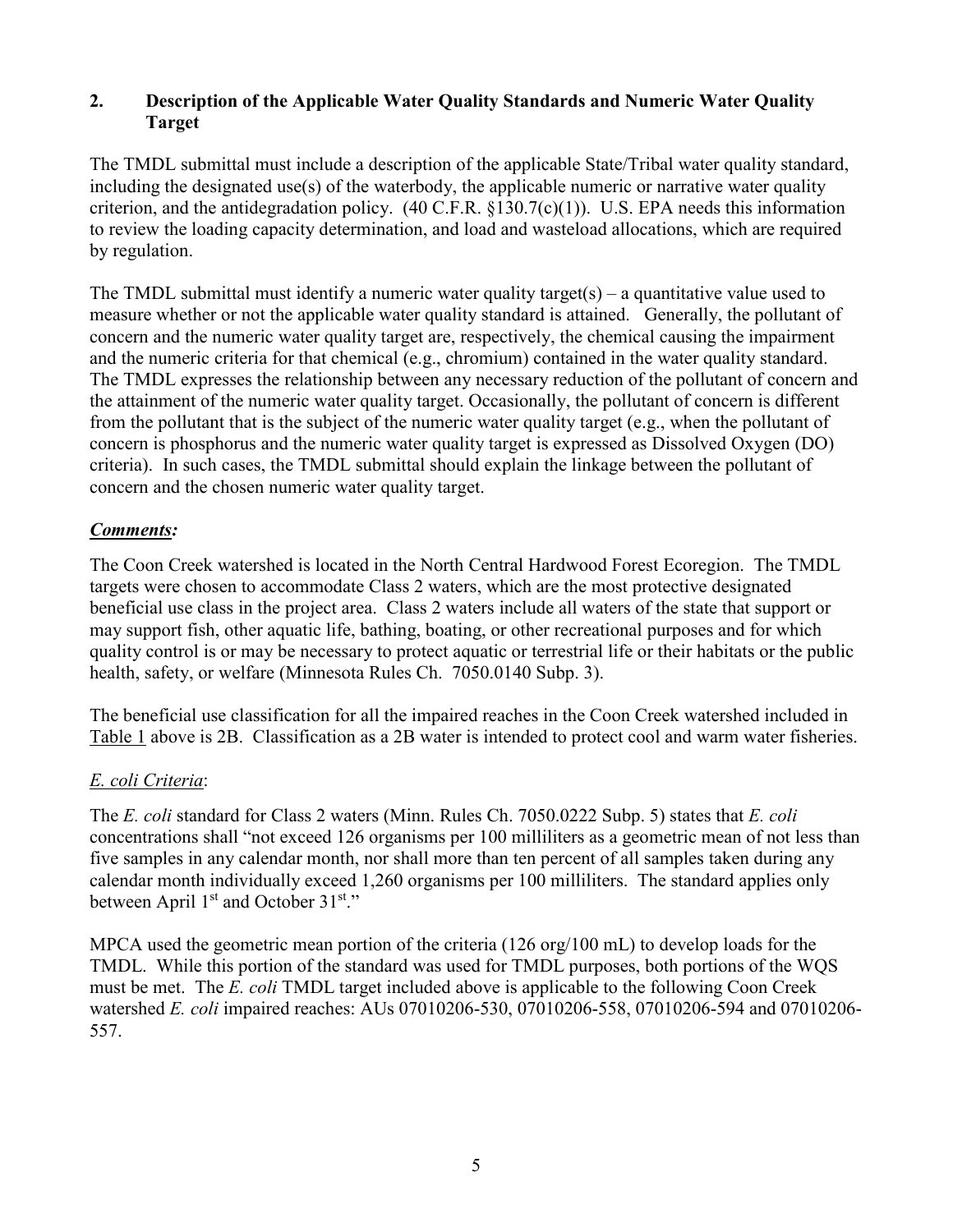## *TSS Criteria*:

The TSS standard for Class 2B rivers and streams located in the Central River Nutrient Region is 30 mg/L (Minn. R. Ch. 7050.0222 Subp. 4). This standard may be exceeded no more than 10% of the time from April  $1<sup>st</sup>$  through September  $30<sup>th</sup>$ .

The TSS standards for Minnesota's rivers and streams were developed using a combination of biotic sensitivity to TSS concentrations and reference streams/least impacted streams. The TSS standards vary throughout the state of Minnesota based on geographic location (north, central, and southern river region) and the river/stream's beneficial use classification. See the MPCA's Aquatic Life Water Quality Standard Draft Technical Support Document for Total Suspended Solids (Turbidity) (May 2011) for background and methods for developing TSS numerical criteria. Deposited and bedded sediment do not have specific state standards but are often positively correlated with elevated TSS concentrations.

The TSS TMDL target included above (30 mg/L) is applicable to the following Coon Creek watershed impaired reaches: AUs 07010206-530, 07010206-558, and 07010206-594.

# *TP Criteria*:

The eutrophication standard for Class 2B rivers and streams are based on summer average data by region (Minn.R. 7050.0222, subp. 4b). All four streams in this TMDL report are located in the Central River Nutrient Region. In the Central River Nutrient Region, rivers and streams that exceed the TP standard of 100 µg/L, and at least one of the response variables (seston chlorophyll-*a*, diel dissolved oxygen (DO) flux, five-day biochemical oxygen demand  $(BOD<sub>5</sub>)$ , or pH) are considered impaired (Table 4 below and Table 3 of the final TMDL report). The eutrophication standards are compared to data averaged over the summer season (June through September).

| Parameter                                                  | <b>River and Stream WOS</b> |
|------------------------------------------------------------|-----------------------------|
| <b>Total Phosphorus</b>                                    | $\leq$ 100 µg/L             |
| Chlorophyll-a $(Seston)^1$                                 | $<$ 18 $\mu$ g/L            |
| Diel Dissolved Oxygen Flux                                 | $\leq$ 3.5 mg/L             |
| Biochemical Oxygen Demand (BOD <sub>5</sub> ) <sup>2</sup> | $< 2.0$ mg/L                |

Table 4

The eutrophication standards vary throughout the state of Minnesota based on geographic location (north, central, and southern river region) and the river/stream's beneficial use classification. See the MPCA's draft Minnesota Nutrient Criteria Development for Rivers Report (January 2013) for background information and methods pertaining to the development of eutrophication standards for rivers and streams.

In developing the eutrophication standards, the MPCA evaluated data from a large cross-section of rivers and streams within each of the state's regions. Clear relationships were established between the causal factor TP and the response variables Chlorophyll-a (Seston), Diel DO Flux and BOD5. Based on these relationships MPCA believes that by meeting the TP target of 100  $\mu$ g/L, the response variables standards will likewise be met. Therefore, in order to maintain the water quality conditions

 $\overline{a}$ <sup>1</sup> Seston is defined to be the total concentration of suspended particulate matter including phytoplankton and their detrital material, if present.

<sup>&</sup>lt;sup>2</sup> BOD<sub>5</sub> stands for 5-day BOD test period.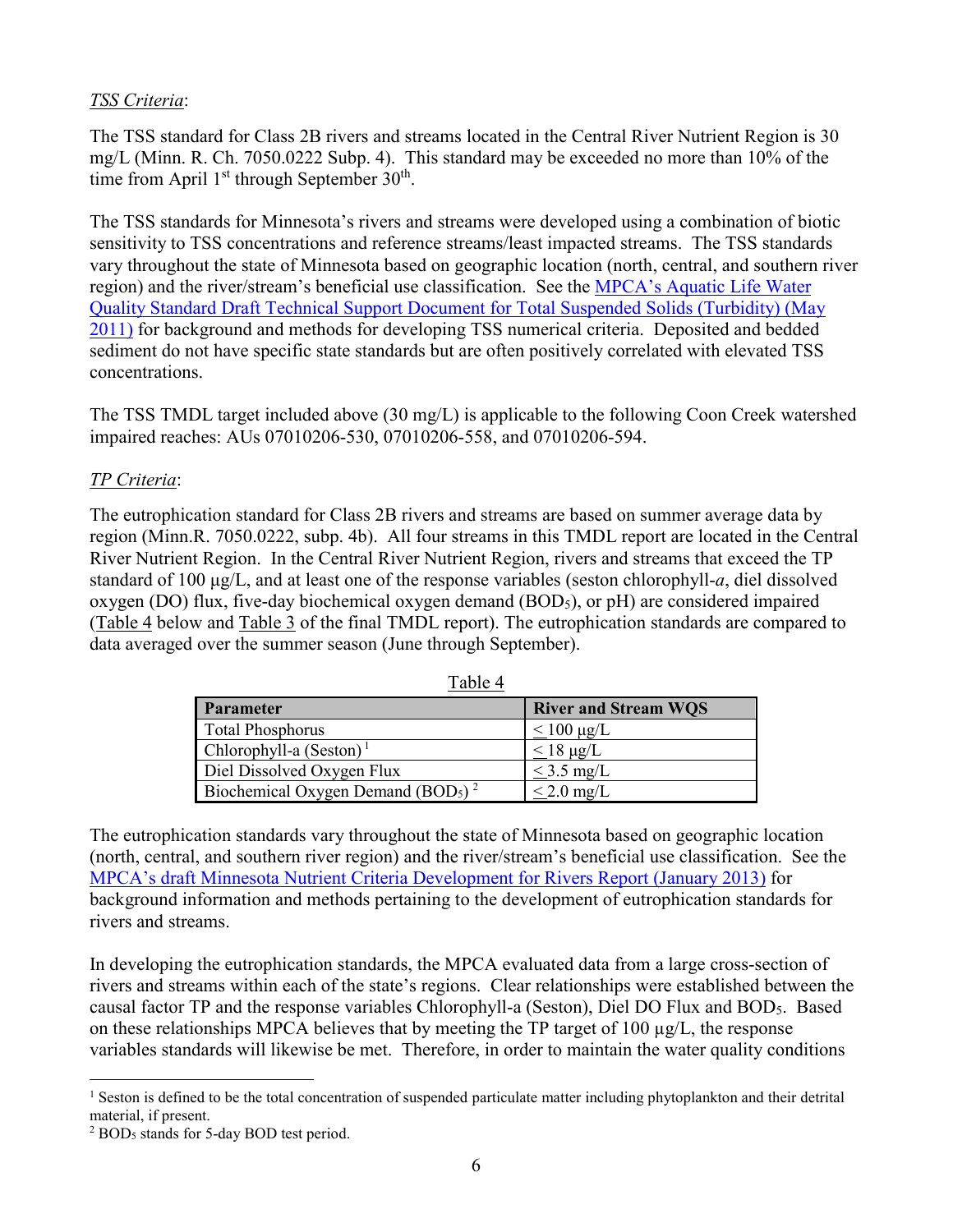that provide full support of the designated uses for the impaired reaches in the Coon Creek watershed, the submitted TMDLs adopted the TP criteria of  $100 \mu g/L$  average concentration over the summer season (June through September) as the primary TMDL target.

The TP TMDL targets included above are applicable to the following Coon Creek watershed impaired reaches: AUs 07010206-530, 07010206-558, 07010206-594 and 07010206-557.

U.S. EPA finds that the TMDL document submitted by MPCA satisfies all requirements concerning this second element.

# **3. Loading Capacity - Linking Water Quality and Pollutant Sources**

A TMDL must identify the loading capacity of a waterbody for the applicable pollutant. U.S. EPA regulations define loading capacity as the greatest amount of a pollutant that a water can receive without violating water quality standards (40 C.F.R. §130.2(f)).

The pollutant loadings may be expressed as either mass-per-time, toxicity or other appropriate measure (40 C.F.R. §130.2(i)). If the TMDL is expressed in terms other than a daily load, e.g., an annual load, the submittal should explain why it is appropriate to express the TMDL in the unit of measurement chosen. The TMDL submittal should describe the method used to establish the cause-and-effect relationship between the numeric target and the identified pollutant sources. In many instances, this method will be a water quality model.

The TMDL submittal should contain documentation supporting the TMDL analysis, including the basis for any assumptions; a discussion of strengths and weaknesses in the analytical process; and results from any water quality modeling. U.S. EPA needs this information to review the loading capacity determination, and load and wasteload allocations, which are required by regulation.

TMDLs must take into account *critical conditions* for steam flow, loading, and water quality parameters as part of the analysis of loading capacity. (40 C.F.R.  $\S 130.7(c)(1)$ ). TMDLs should define applicable *critical conditions* and describe their approach to estimating both point and non-point source loadings under such *critical conditions*. In particular, the TMDL should discuss the approach used to compute and allocate non-point source loadings, e.g., meteorological conditions and land use distribution.

# *Comments:*

# *E. coli TMDL*:

The total loading capacities, i.e. total maximum daily loads, of *E. coli* determined by MPCA for the Coon Creek watershed are included in Table 5 below, and Table 14 of the final TMDL report.

| rabie 5               |                                                                      |              |             |                  |             |      |  |
|-----------------------|----------------------------------------------------------------------|--------------|-------------|------------------|-------------|------|--|
|                       | <i>E. coli</i> TMDL Allocations ( <i>billions of organisms/day</i> ) |              |             |                  |             |      |  |
| <b>Impaired AU</b>    | <b>Name</b>                                                          | Coon Creek   |             |                  |             |      |  |
|                       | ID                                                                   | 07010206-530 |             |                  |             |      |  |
| <b>Flow Zones</b>     |                                                                      | Very High    | <b>High</b> | <b>Mid-Range</b> | Low         | Dry  |  |
| <b>Existing Load</b>  |                                                                      | 1249.1       | 410.0       | 448.5            | 232.9       | NA   |  |
| <b>TMDL</b>           |                                                                      | 755.8        | 372.1       | 230.4            | 153.6       | 99.3 |  |
| <b>Load Reduction</b> |                                                                      | 493.35 (39%) | 37.90 (9%)  | 218.13(49%)      | 79.30 (34%) | NA   |  |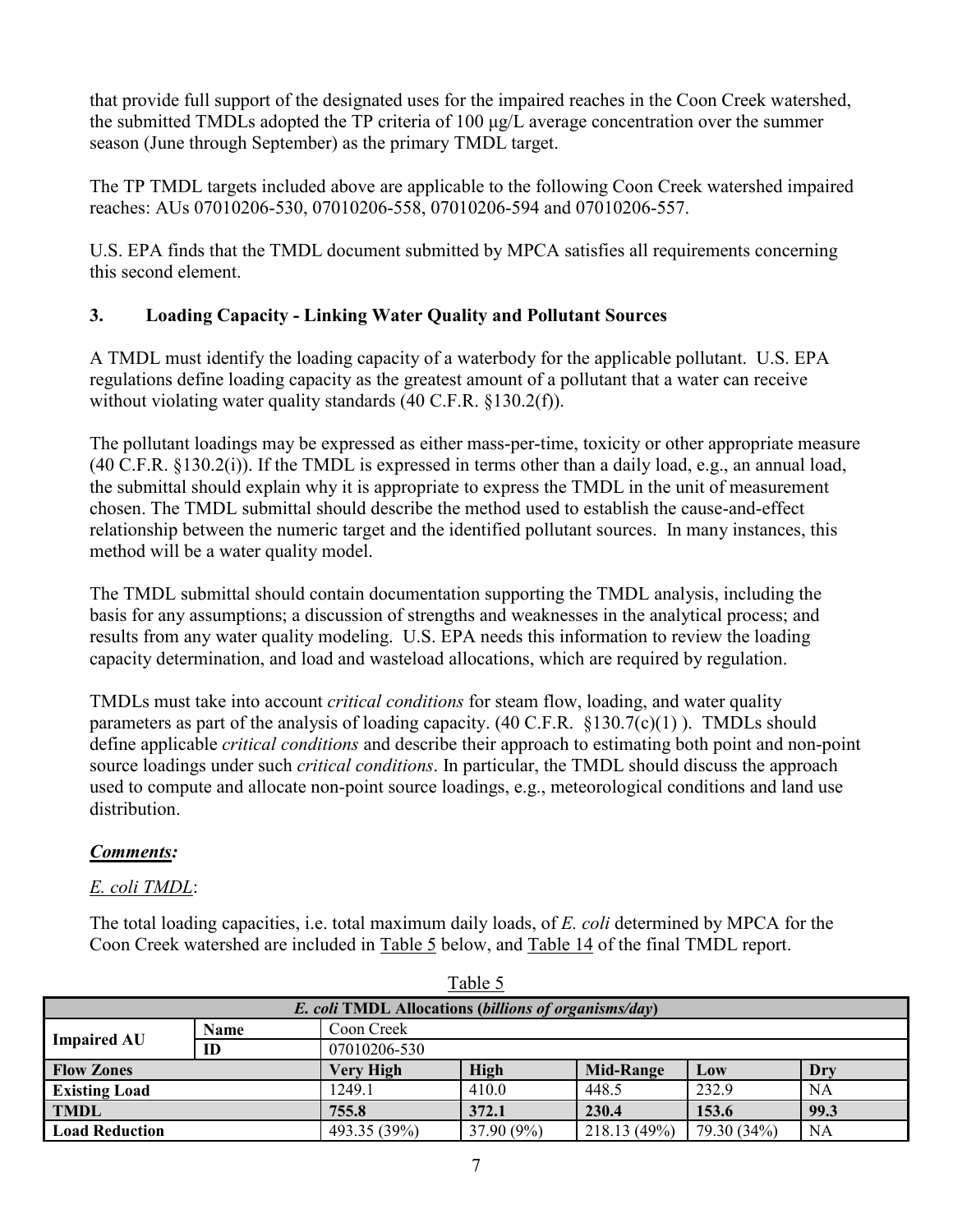| E. coli TMDL Allocations (billions of organisms/day) |             |                                  |                      |                   |                           |                  |  |  |
|------------------------------------------------------|-------------|----------------------------------|----------------------|-------------------|---------------------------|------------------|--|--|
| <b>Total WLA</b>                                     |             | 357.5                            | $\overline{176.0}$   | 109.0             | 72.7                      | 46.9             |  |  |
| MnDOT (MS400170)                                     |             | $\overline{7.41}$                | 3.65                 | $\overline{2.26}$ | 1.51                      | 0.97             |  |  |
| Anoka County                                         |             | 9.90                             | 4.87                 | 3.02              | 2.01                      | 1.30             |  |  |
| Regulated stormwater (categorical)*                  |             | 340.16                           | 167.48               | 103.69            | 69.14                     | 44.67            |  |  |
| <b>Total LA</b>                                      |             | 322.70                           | 158.89               | 98.37             | 65.59                     | 42.38            |  |  |
| MOS (10%)                                            |             | 75.58                            | 37.21                | 23.04             | 15.36                     | 9.93             |  |  |
| <b>Unallocated Load**</b>                            |             | $\boldsymbol{0}$                 | $\boldsymbol{0}$     | $\boldsymbol{0}$  | $\mathbf{0}$              | $\boldsymbol{0}$ |  |  |
|                                                      | Name        | Sand Creek                       |                      |                   |                           |                  |  |  |
| <b>Impaired AU</b><br>ID                             |             | 07010206-558                     |                      |                   |                           |                  |  |  |
| <b>Flow Zones</b>                                    |             | <b>Very High</b>                 | <b>High</b>          | <b>Mid-Range</b>  | Low                       | Dry              |  |  |
| <b>Existing Load</b>                                 |             | 168.65                           | 846.04               | <b>NA</b>         | 196.91                    | 192.66           |  |  |
| <b>TMDL</b>                                          |             | 345.11                           | 197.64               | 124.89            | 75.90                     | 22.11            |  |  |
| <b>Load Reduction</b>                                |             | $0(0\%)$                         | 648.4 (77%)          | <b>NA</b>         | $\overline{121.01}$ (61%) | 170.55(89%)      |  |  |
| <b>Total WLA</b>                                     |             | 136.39                           | 159.84               | 101.00            | 61.38                     | 17.88            |  |  |
| $MnDOT$ (MS400170)                                   |             | 3.65                             | 4.28                 | 2.70              | 1.64                      | 0.48             |  |  |
| Anoka County (MS400066)                              |             | 3.78                             | 4.43                 | 2.80              | 1.70                      | 0.50             |  |  |
| Regulated stormwater (categorical)*                  |             | 128.96                           | 151.13               | 95.50             | 58.04                     | 16.91            |  |  |
| <b>Total LA</b>                                      |             | 15.39                            | 18.04                | 11.40             | 6.93                      | 2.02             |  |  |
| MOS (10%)                                            |             | 16.87                            | 19.76                | 12.49             | 7.59                      | 2.21             |  |  |
| <b>Unallocated Load**</b>                            |             | 176.46                           | 0.00                 | <b>NA</b>         | 0.00                      | 0.00             |  |  |
| Name<br><b>Impaired AU</b>                           |             | Pleasure Creek                   |                      |                   |                           |                  |  |  |
|                                                      | ID          | 07010206-594                     |                      |                   |                           |                  |  |  |
| <b>Flow Zones</b>                                    |             | <b>Very High</b>                 | <b>High</b>          | <b>Mid-Range</b>  | Low                       | Dry              |  |  |
| <b>Existing Load</b>                                 |             | 90.36                            | 65.86                | 50.74             | 38.84                     | 26.57            |  |  |
| <b>TMDL</b>                                          |             | 47.00                            | 31.28                | 23.46             | 18.64                     | 12.62            |  |  |
| <b>Load Reduction</b>                                |             | 43.36 $(48\%)$                   | 34.58 (53%)          | 27.28 (54%)       | 20.20 (52%)               | 13.95 (53%)      |  |  |
| <b>Total WLA</b>                                     |             | 41.90                            | 27.88                | 20.91             | 16.62                     | 11.25            |  |  |
| MnDOT (MS400170)                                     |             | 5.80                             | 3.86                 | 2.90              | 2.30                      | 1.56             |  |  |
| Anoka County (MS400066)                              |             | 0.80                             | 0.53                 | 0.40              | 0.32                      | 0.21             |  |  |
| Regulated stormwater (categorical)*                  |             | 35.29                            | 23.49                | 17.62             | 14.00                     | 9.48             |  |  |
| <b>Total LA</b>                                      |             | 0.40                             | 0.27                 | 0.20              | 0.16                      | 0.11             |  |  |
| MOS (10%)                                            |             | 4.70                             | 3.13                 | 2.35              | 1.86                      | 1.26             |  |  |
| <b>Unallocated Load**</b>                            |             | 0.00                             | 0.00                 | 0.00              | 0.00                      | 0.00             |  |  |
| <b>Impaired AU</b>                                   | <b>Name</b> | Springbrook Creek                |                      |                   |                           |                  |  |  |
| <b>Flow Zones</b>                                    | ID          | 07010206-557<br><b>Very High</b> |                      |                   |                           |                  |  |  |
|                                                      |             |                                  | <b>High</b>          | <b>Mid-Range</b>  | Low                       | Dry              |  |  |
| <b>Existing Load</b>                                 |             | 172.1<br>71.92                   | 106.8                | 102.29            | 33.4<br>28.51             | 26.1<br>19.40    |  |  |
| <b>TMDL</b>                                          |             |                                  | 47.86<br>58.94 (55%) | 35.89             |                           |                  |  |  |
| <b>Load Reduction</b>                                |             | 100.18 (58%)                     |                      | 66.40 (65%)       | 4.89 (15%)                | 6.70(26%)        |  |  |
| <b>Total WLA</b>                                     |             | 64.28                            | 42.78                | 32.08             | 25.48                     | 17.34            |  |  |
| $\overline{Mn}$ DOT (MS400170)                       |             | 4.22                             | 2.81                 | 2.11              | 1.67                      | 1.14             |  |  |
| Anoka County (MS400066)                              |             | 1.94                             | 1.29                 | 0.97              | 0.77                      | 0.52             |  |  |
| Regulated stormwater (categorical)*                  |             | 58.12                            | 38.67                | 29.00             | 23.04                     | 15.68            |  |  |
| <b>Total LA</b>                                      |             | 0.44                             | 0.30                 | 0.22              | 0.18                      | 0.12             |  |  |
| $MOS(10\%)$                                          |             | 7.19                             | 4.79                 | 3.59              | 2.85                      | 1.94             |  |  |
| Unallocated Load**                                   |             | 0.00                             | 0.00                 | 0.00              | 0.00                      | 0.00             |  |  |

Table 5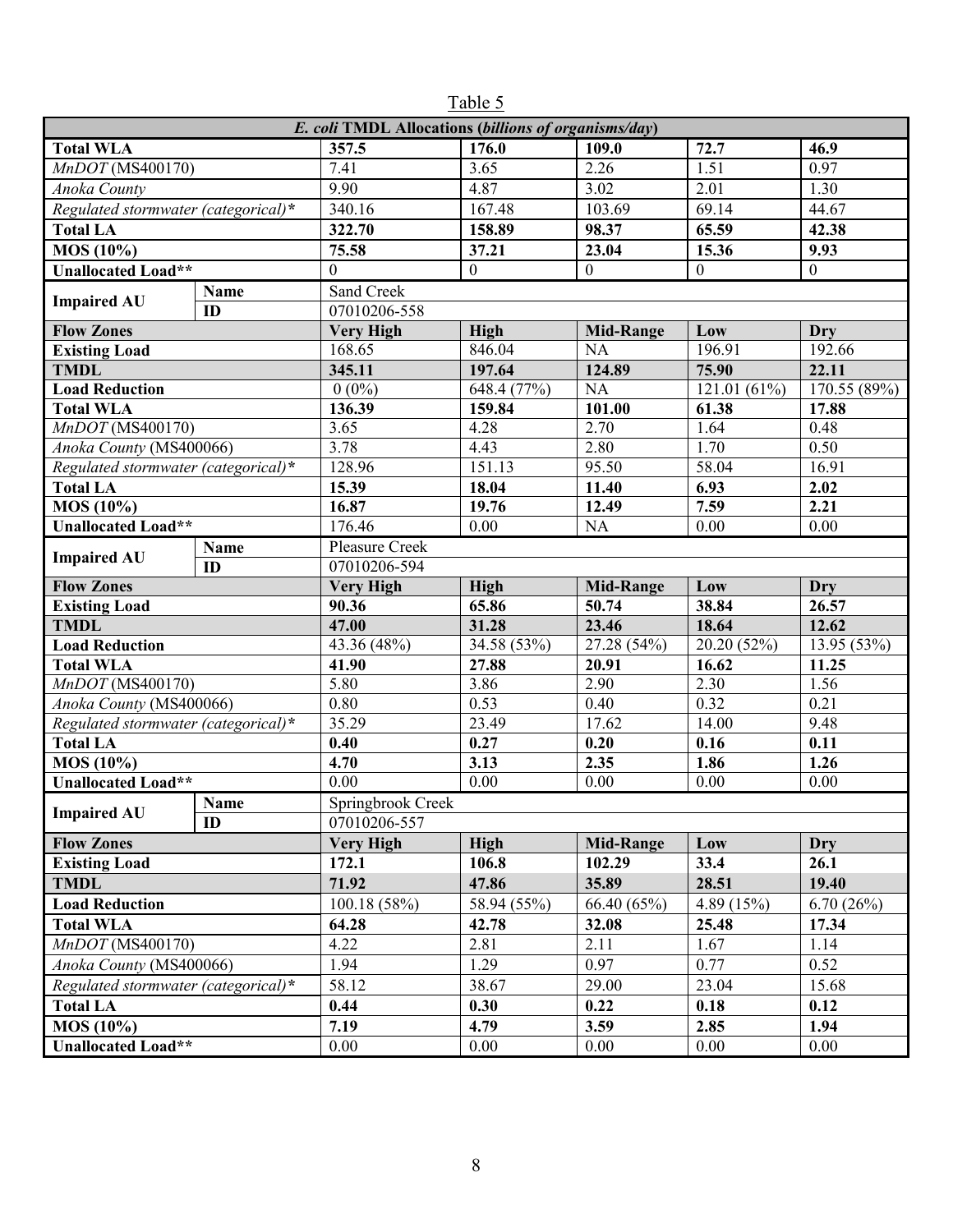#### Table 5

### *E. coli* **TMDL Allocations (***billions of organisms/day***)**

A categorical WLA was established for all permitted stormwater including municipal (Table 2 above), construction (MNR100001 & MNG490000), and industrial (MNR050000) stormwater sources discharge.

\*\* For some flow regimes, calculated pollutant loads fell below the allowable pollutant load. In an effort to follow antidegradation requirements, the existing pollutant load was used for load and wasteload calculations rather than the allowable load. The difference between the existing and allowable load was classified as the "unallocated load."

### *TSS TMDLs*:

The total loading capacities, i.e. total maximum daily loads, of total suspended solids (TSS) determined by MPCA for the Coon Creek watershed to address biological integrity impairments are included in Table 6 below, and Table 12 of the final TMDL report.

| <b>TSS TMDL Allocations (tons/day)</b> |             |                       |                   |                   |                   |                   |  |
|----------------------------------------|-------------|-----------------------|-------------------|-------------------|-------------------|-------------------|--|
|                                        | Name        | Coon Creek            |                   |                   |                   |                   |  |
| <b>Impaired AU</b>                     | ID          | 07010206-530          |                   |                   |                   |                   |  |
| <b>Flow Zones</b>                      |             | <b>Very High</b>      | <b>High</b>       | <b>Mid-Range</b>  | Low               | <b>Dry</b>        |  |
| <b>Existing Load</b>                   |             | 38.71                 | 19.2              | 6.61              | 2.13              | 1.08              |  |
| <b>TMDL</b>                            |             | 19.87                 | 9.80              | 6.10              | 4.08              | 2.63              |  |
| <b>Load Reduction</b>                  |             | 18.84 (49%)           | 9.40(49%)         | 0.51(8%)          | $0(0\%)$          | $0(0\%)$          |  |
| <b>Total WLA</b>                       |             | 9.40                  | 4.64              | 2.89              | 1.01              | 0.51              |  |
| MnDOT (MS400170)                       |             | 0.19                  | 0.10              | 0.06              | 0.02              | 0.01              |  |
| Anoka County (MS400066)                |             | 0.26                  | 0.13              | 0.08              | 0.03              | 0.01              |  |
| Regulated stormwater (categorical)*    |             | 8.94                  | 4.41              | 2.75              | 0.96              | 0.49              |  |
| <b>Total LA</b>                        |             | 8.48                  | 4.18              | 2.60              | 0.91              | 0.46              |  |
| MOS (10%)                              |             | 1.99                  | 0.98              | 0.61              | 0.21              | 0.11              |  |
| <b>Unallocated Load**</b>              |             | $\mathbf{0}$          | $\mathbf{0}$      | $\boldsymbol{0}$  | 1.95              | 1.55              |  |
|                                        | Name        | Sand Creek            |                   |                   |                   |                   |  |
| <b>Impaired AU</b>                     | ID          | 07010206-558          |                   |                   |                   |                   |  |
| <b>Flow Zones</b>                      |             | <b>Very High</b>      | <b>High</b>       | <b>Mid-Range</b>  | Low               | <b>Dry</b>        |  |
| <b>Existing Load</b>                   |             | 10.06                 | 2.99              | 0.44              | 0.7               | 0.18              |  |
| <b>TMDL</b>                            |             | 9.07                  | 5.19              | 3.28              | 1.99              | 0.59              |  |
| <b>Load Reduction</b>                  |             | $0.99(10\%)$          | $0(0\%)$          | $0(0\%)$          | $0(0\%)$          | $0(0\%)$          |  |
| <b>Total WLA</b>                       |             | 7.34                  | 2.42              | 0.36              | 0.57              | 0.15              |  |
| $MnDOT$ (MS400170)                     |             | 0.20                  | 0.06              | 0.01              | $0.\overline{02}$ | 0.004             |  |
| Anoka County (MS400066)                |             | 0.20                  | 0.07              | 0.01              | 0.02              | 0.004             |  |
| Regulated stormwater (categorical)*    |             | 6.94                  | 2.29              | 0.34              | 0.54              | 0.14              |  |
| <b>Total LA</b>                        |             | 0.83                  | 0.27              | 0.04              | 0.06              | 0.02              |  |
| MOS(10%)                               |             | $\overline{0.00}$     | 2.20              | 2.84              | 1.29              | $\overline{0.41}$ |  |
| <b>Unallocated Load**</b>              |             | 0.91                  | 0.30              | 0.04              | 0.07              | 0.02              |  |
| <b>Impaired AU</b>                     | <b>Name</b> | <b>Pleasure Creek</b> |                   |                   |                   |                   |  |
|                                        | ID          | 07010206-594          |                   |                   |                   |                   |  |
| <b>Flow Zones</b>                      |             | <b>Very High</b>      | <b>High</b>       | <b>Mid-Range</b>  | Low               | <b>Dry</b>        |  |
| <b>Existing Load</b>                   |             | 2.81                  | 0.48              | 0.83              | 0.18              | 0.21              |  |
| <b>TMDL</b>                            |             | 1.23                  | 0.82              | 0.62              | 0.49              | 0.33              |  |
| <b>Load Reduction</b>                  |             | 1.58(56%)             | $0(0\%)$          | 0.21(25%)         | $0(0\%)$          | $0(0\%)$          |  |
| <b>Total WLA</b>                       |             | $\overline{1.10}$     | 0.43              | 0.55              | $\overline{0.16}$ | $\overline{0.19}$ |  |
| MnDOT (MS400170)                       |             | 0.15                  | 0.06              | 0.08              | 0.02              | 0.03              |  |
| Anoka County (MS400066)                |             | 0.02                  | $\overline{0.01}$ | $\overline{0.01}$ | 0.003             | 0.004             |  |
| Regulated stormwater (categorical)*    |             | 0.92                  | 0.36              | 0.47              | 0.14              | 0.16              |  |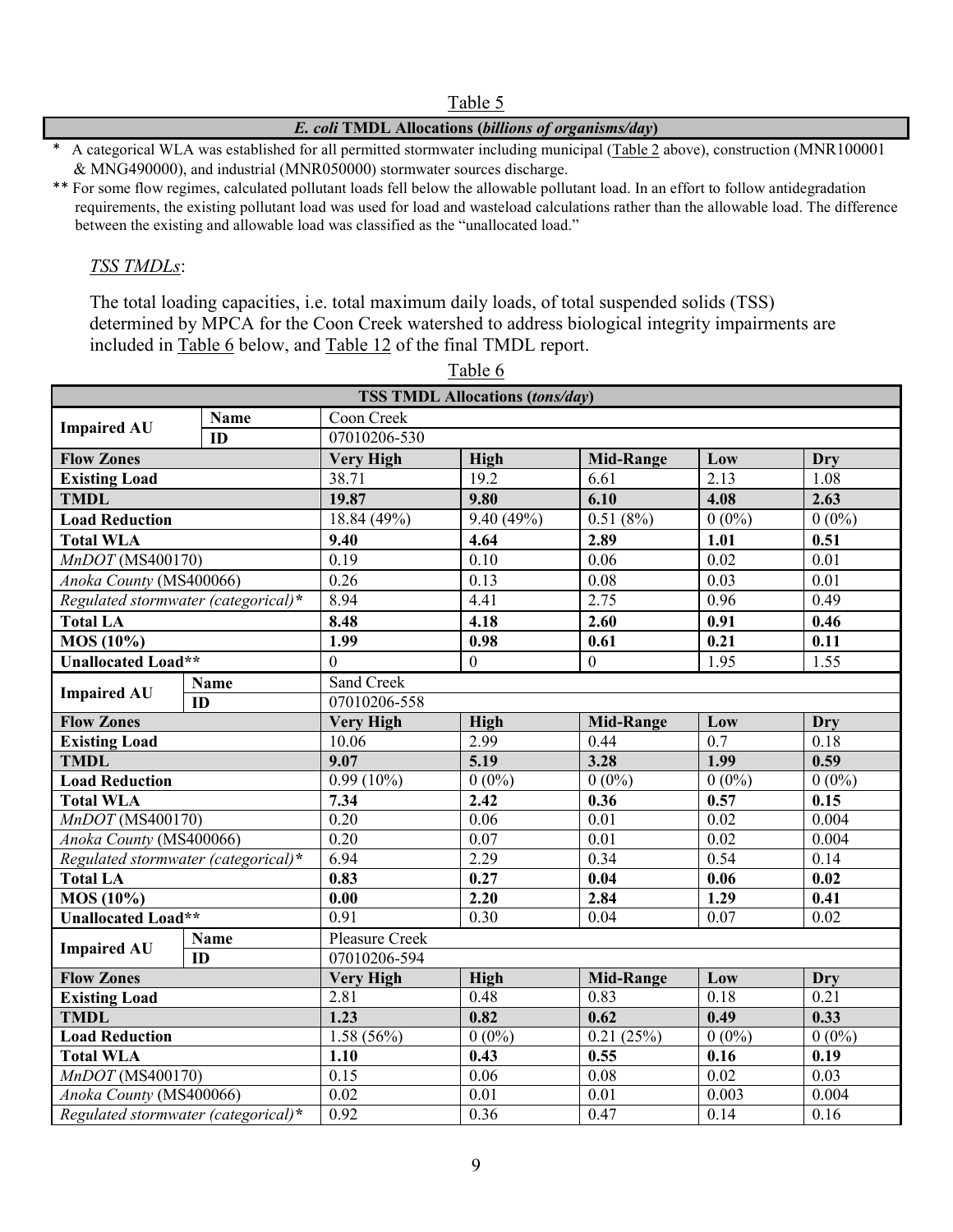| <b>TSS TMDL Allocations (tons/day)</b> |      |       |      |       |       |  |
|----------------------------------------|------|-------|------|-------|-------|--|
| Total LA                               | 0.01 | 0.004 | 0.01 | 0.002 | 0.002 |  |
| $MOS(10\%)$                            | 0.12 | 0.05  | 0.06 | 0.02  | 0.02  |  |
| Unallocated Load**                     | 0.00 | 0.34  | 0.00 | 0.31  | 0.12  |  |

Table 6

\* A categorical WLA was established for all permitted stormwater including municipal (Table 2 above), construction (MNR100001 & MNG490000), and industrial (MNR050000) stormwater sources discharge.

\*\* For some flow regimes, calculated pollutant loads fell below the allowable pollutant load. In an effort to follow antidegradation requirements, the existing pollutant load was used for load and wasteload calculations rather than the allowable load. The difference between the existing and allowable load was classified as the "unallocated load."

## *Total Phosphorus (TP) TMDLs*:

The total loading capacities, i.e. total maximum daily loads, of TP determined by MPCA for the Coon Creek watershed to address the biological integrity impairments are included in Table 7 below, and Table 13 of the final TMDL report.

| <b>TP TMDL Allocations (lbs/day)</b> |                                     |                   |             |                         |          |                   |  |
|--------------------------------------|-------------------------------------|-------------------|-------------|-------------------------|----------|-------------------|--|
| <b>Impaired AU</b>                   | <b>Name</b>                         | Coon Creek        |             |                         |          |                   |  |
| ID                                   |                                     | 07010206-530      |             |                         |          |                   |  |
| <b>Flow Zones</b>                    |                                     | <b>Very High</b>  | High        | <b>Mid-Range</b>        | Low      | <b>Dry</b>        |  |
| <b>Existing Load</b>                 |                                     | 340.45            | 123.04      | 50.12                   | 25.06    | 12.41             |  |
| <b>TMDL</b>                          |                                     | 133.44            | 65.36       | 40.74                   | 27.29    | 17.58             |  |
| <b>Load Reduction</b>                |                                     | 207.01 (61%)      | 57.68 (47%) | $\overline{9.38}$ (19%) | $0(0\%)$ | $0(0\%)$          |  |
| <b>Total WLA</b>                     |                                     | 63.12             | 30.92       | 19.27                   | 11.85    | 5.87              |  |
| MnDOT (MS400170)                     |                                     | 1.31              | 0.64        | 0.40                    | 0.25     | 0.12              |  |
| Anoka County (MS400066)              |                                     | 1.75              | 0.86        | 0.53                    | 0.33     | 0.16              |  |
| Regulated stormwater (categorical)*  |                                     | 60.05             | 29.41       | 18.33                   | 11.28    | 5.58              |  |
| <b>Total LA</b>                      |                                     | 56.98             | 27.91       | 17.40                   | 10.70    | 5.30              |  |
| <b>MOS</b> (10%)                     |                                     | 13.34             | 6.54        | 4.07                    | 2.51     | 1.24              |  |
| <b>Unallocated Load**</b>            |                                     | 0.00              | 0.00        | 0.00                    | 2.23     | 5.17              |  |
|                                      | Name                                | Sand Creek        |             |                         |          |                   |  |
| <b>Impaired AU</b>                   | ID                                  | 07010206-558      |             |                         |          |                   |  |
| <b>Flow Zones</b>                    |                                     | <b>Very High</b>  | <b>High</b> | <b>Mid-Range</b>        | Low      | Dry               |  |
| <b>Existing Load</b>                 |                                     | 90.34             | 29.52       | 16.61                   | 9.55     | $\overline{2.6}$  |  |
| <b>TMDL</b>                          |                                     | 60.53             | 34.64       | 21.86                   | 13.30    | 3.96              |  |
| <b>Load Reduction</b>                |                                     | 29.81 (33%)       | $0(0\%)$    | $0(0\%)$                | $0(0\%)$ | $0(0\%)$          |  |
| <b>Total WLA</b>                     |                                     | 48.95             | 23.87       | 13.43                   | 7.72     | 2.10              |  |
| $MnDOT$ (MS400170)                   |                                     | 1.31              | 0.64        | 0.36                    | 0.21     | 0.06              |  |
| Anoka County (MS400066)              |                                     | 1.36              | 0.66        | 0.37                    | 0.21     | 0.06              |  |
|                                      | Regulated stormwater (categorical)* | 46.29             | 22.57       | 12.70                   | 7.30     | 1.99              |  |
| <b>Total LA</b>                      |                                     | $\overline{5.52}$ | 2.69        | 1.52                    | 0.87     | 0.24              |  |
| <b>MOS</b> (10%)                     |                                     | 6.05              | 2.95        | 1.66                    | 0.96     | $\overline{0.26}$ |  |
| <b>Unallocated Load**</b>            |                                     | $\mathbf{0}$      | 5.12        | 5.25                    | 3.75     | 1.36              |  |
| <b>Impaired AU</b>                   | Name                                | Pleasure Creek    |             |                         |          |                   |  |
| $\overline{ID}$                      |                                     | 07010206-594      |             |                         |          |                   |  |
| <b>Flow Zones</b>                    |                                     | <b>Very High</b>  | <b>High</b> | <b>Mid-Range</b>        | Low      | Dry               |  |
| <b>Existing Load</b>                 |                                     | 9.05              | 3.19        | 3.61                    | 2.41     | 1.54              |  |
| <b>TMDL</b>                          |                                     | 8.23              | 5.47        | 4.10                    | 3.26     | 2.21              |  |
| <b>Load Reduction</b>                |                                     | 0.82(9%)          | $0(0\%)$    | $0(0\%)$                | $0(0\%)$ | $0(0\%)$          |  |
| <b>Total WLA</b>                     |                                     | 7.34              | 2.84        | 3.22                    | 2.15     | 1.37              |  |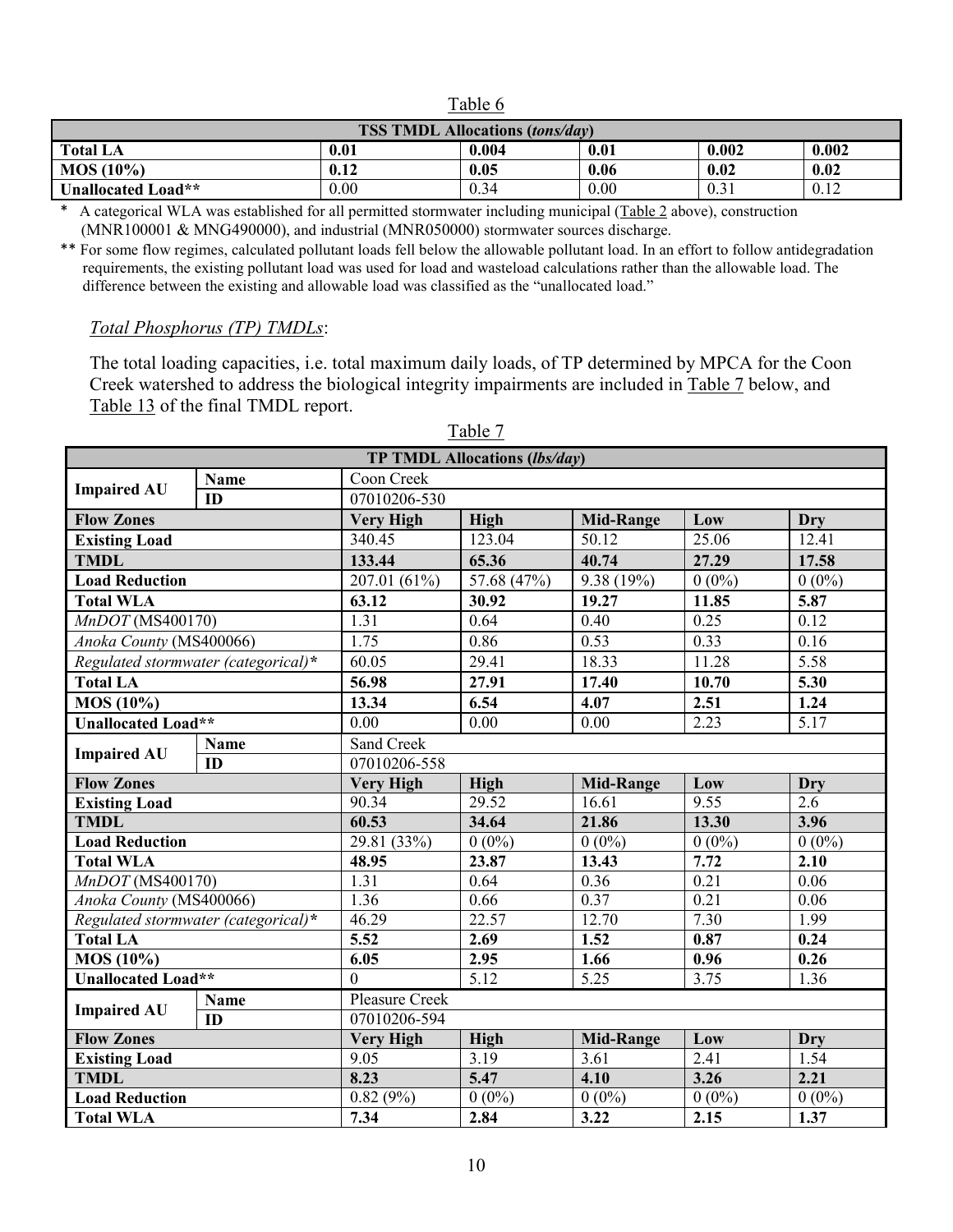| <b>TP TMDL Allocations (lbs/day)</b> |    |                   |             |                  |           |            |  |
|--------------------------------------|----|-------------------|-------------|------------------|-----------|------------|--|
| MnDOT(MS400170)                      |    | 1.02              | 0.39        | 0.45             | 0.30      | 0.19       |  |
| Anoka County (MS400066)              |    | 0.14              | 0.05        | 0.06             | 0.04      | 0.03       |  |
| Regulated stormwater (categorical)*  |    | 6.18              | 2.40        | 2.71             | 1.81      | 1.16       |  |
| <b>Total LA</b>                      |    | 0.07              | 0.03        | 0.03             | 0.02      | 0.01       |  |
| <b>MOS</b> (10%)                     |    | 0.82              | 0.32        | 0.36             | 0.24      | 0.15       |  |
| <b>Unallocated Load**</b>            |    | 0.00              | 2.28        | 0.49             | 0.85      | 0.67       |  |
| <b>Name</b>                          |    | Springbrook Creek |             |                  |           |            |  |
| <b>Impaired AU</b>                   | ID | 07010206-557      |             |                  |           |            |  |
| <b>Flow Zones</b>                    |    | <b>Very High</b>  | <b>High</b> | <b>Mid-Range</b> | Low       | <b>Dry</b> |  |
| <b>Existing Load</b>                 |    | <b>NA</b>         | 8.88        | 9.65             | 6.47      | 3.02       |  |
| <b>TMDL</b>                          |    | 12.58             | 8.38        | 6.28             | 4.99      | 3.38       |  |
| <b>Load Reduction</b>                |    | NA.               | 0.50(6%)    | 3.37(35%)        | 1.48(23%) | $0(0\%)$   |  |
| <b>Total WLA</b>                     |    | 11.24             | 7.49        | 5.61             | 4.46      | 2.70       |  |
| $MnDOT$ (MS400170)                   |    | 0.74              | 0.49        | 0.37             | 0.29      | 0.18       |  |
| Anoka County (MS400066)              |    | 0.34              | 0.23        | 0.17             | 0.13      | 0.08       |  |
| Regulated stormwater (categorical)*  |    | 10.17             | 6.77        | 5.07             | 4.03      | 2.44       |  |
| <b>Total LA</b>                      |    | 0.08              | 0.05        | 0.04             | 0.03      | 0.02       |  |
| <b>MOS</b> (10%)                     |    | 1.26              | 0.84        | 0.63             | 0.50      | 0.30       |  |
| <b>Unallocated Load**</b>            |    | <b>NA</b>         | 0.00        | 0.00             | 0.00      | 0.36       |  |

Table 7

A categorical WLA was established for all permitted stormwater including municipal (Table 2 above), construction (MNR100001 & MNG490000), and industrial (MNR050000) stormwater sources discharge.

\*\* For some flow regimes, calculated pollutant loads fell below the allowable pollutant load. In an effort to follow antidegradation requirements, the existing pollutant load was used for load and wasteload calculations rather than the allowable load. The difference between the existing and allowable load was classified as the "unallocated load."

## *Calculation Method Used for the E. coli, TSS and TP TMDLs*:

Stream flow data was used for the development of the *E. coli*, TSS and TP TMDLs (Section 3.4.3 of the final TMDL report). Stations S003-993 (Coon Creek) and S003-619 (Sand Creek) both had a 10 year flow record from 2005-2014 (Appendix C of the final TMDL report). This data was recorded as part of the CCWD's annual water quality monitoring program and used to generate the flow duration curves for these reaches. Daily streamflow data were averaged to produce a mean daily flow for each reach. Flow records for Pleasure Creek were not as robust so to compensate for the shorter flow record, flow regressions were conducted between Pleasure Creek and three other stations; two outside the TMDL study area (Elm Creek, Shingle Creek) and one inside (Sand Creek) (Appendix D of the final TMDL report). The regression relationship between Sand and Pleasure Creeks showed the strongest correlation ( $R^2 = 0.67$ ) and was subsequently used to fill data gaps from 2005-2014. The following equation was used to estimate flows:

Q*PleasureCreek* = 0.1057 x Q*SandCreek* + 3.276 Where, Q*PleasureCreek* = estimated Pleasure Creek flow (cfs)

QS*andCreek* = gaged Sand Creek flow (cfs)

There was no field verified flow data available for Springbrook Creek so two separate methods were used to estimate flows for Springbrook Creek; flow simulation modeling using XP-SWMM Hydrodynamic Modeling Software and the use of a conversion factor to adjust measured flows by subwatershed size. Based on the results of these two methods, it was determined Springbrook Creek flow estimates were most accurately represented by adjusting measured Pleasure Creek flows by a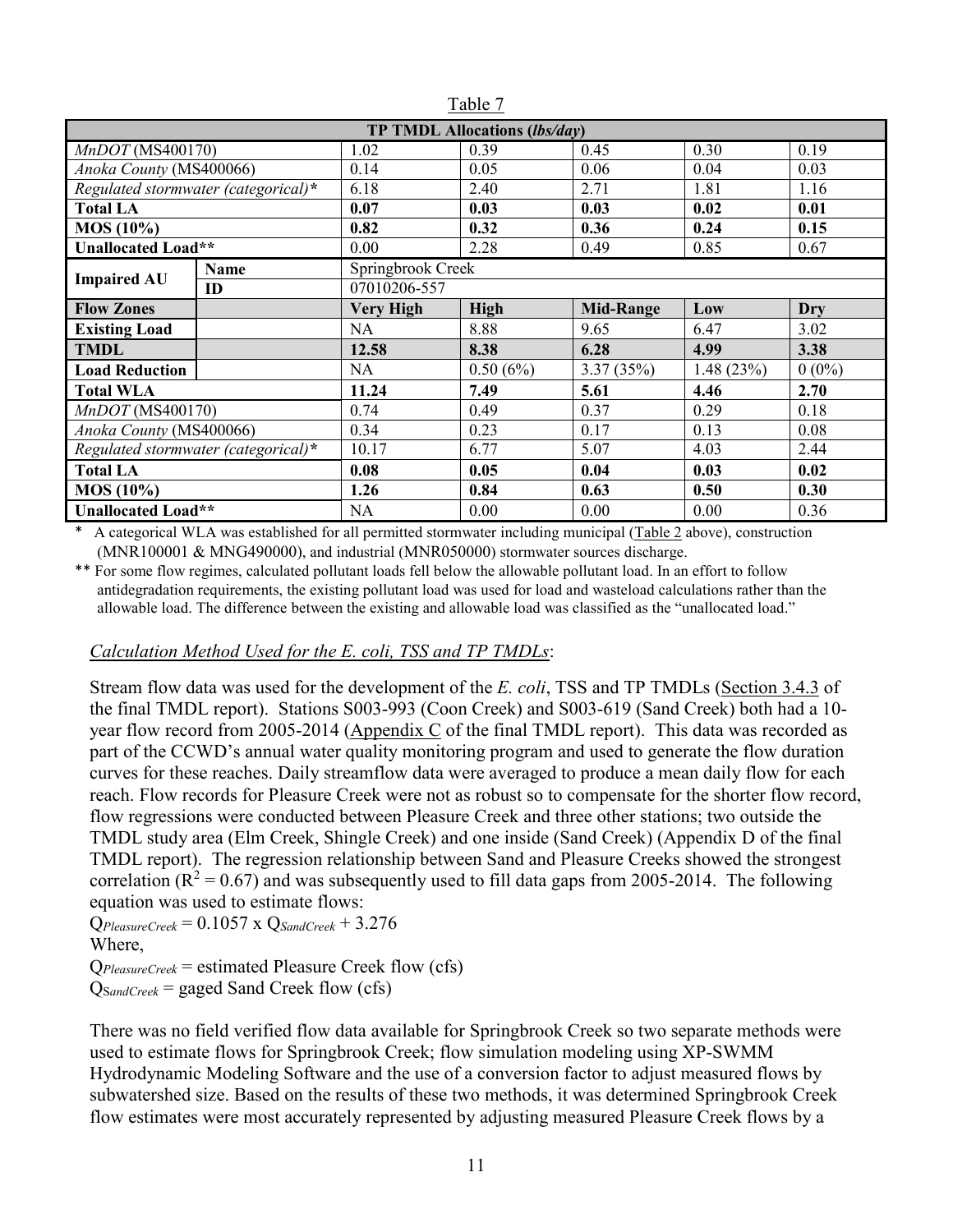conversion factor to reflect the larger subwatershed size of Springbrook Creek (Figure 9 and Appendix D of the final TMDL report). The following equation was used to estimate flows:

Q*ungaged* = A*SpringbrookCreek* x Q*PleasureCreek* APleasureCreek Where, Q*ungaged =* Springbrook Creek daily flow (cfs) A*SpringbrookCreek* = Springbrook Creek Subwatershed drainage area (sq. miles) A*PleasureCreek* = Pleasure Creek Subwatershed drainage area (sq. miles) Q*PleasureCreek* = Pleasure Creek daily flow (cfs)

Flow duration curves were developed by generating flow frequency tables and plotting data points to form a curve for each impaired reach (Figure 10 of the final TMDL report). Using previously calculated flow duration curves, flows were separated into five distinct flow regimes (Figure 12 of the final TMDL report). The flow duration curve relates mean daily flow to the percent of time those values have been met or exceeded. The 50% exceedance value is the midpoint or median flow value. The curve is divided into flow zones which include very high (0-10%), high (10- 40%), mid (40-60%), low (60-90%) and dry (90 to 100%) flow conditions. The flow duration curves were transformed to load duration curves (LDC) by applying the water quality criteria values (TP – 100  $\mu$ g/L; TSS – 30 mg/L; and *E. coli* – 126 cfu/100 ml) and appropriate daily load conversion factors (0.002695 for TSS; 0.005393 for TP; and 0.02446 for *E. coli*). The LDC method assimilated the flow and pollutant data across stream flow regimes, and provided assimilative capacities from which reductions can be derived by comparing to measured loads. Refer to the following figures of the final report for the calculated load duration curves (LDCs): Figures 13, 14 and 15 are the TSS LDCs; Figures 16, 17, 18 and 19 are the TP LDCs; Figures 20, 21, 22 and 23 are the *E. coli* LDCs. The median load of each flow zone was used to represent the total daily loading capacity (TMDL) of the pollutant (TSS, TP and *E. coli)* for that flow zone. Plotted values (blue dots) above the curve lines represent exceedances of the WQ standard (red line) while those below the lines are below the WQ standard. Although there are numeric loads for each flow regime, the LDC is what is being approved for this TMDL.

## *Critical Conditions for E. coli TMDLs*:

The critical conditions for the *E. coli* TMDLs in the Coon Creek watershed are summer **-** fall flow related conditions. Data analysis showed that *E. coli* WQS exceedences occur under all flow regimes during summer and fall months, indicating that the *E. coli* impairment is due to a variety of sources and conditions. High flows can deliver great amounts of pollutants into the streams in runoff conditions. Low flows can concentrate pollutants because the stream's assimilative capacity is being exceeded and the potential for dilution is the lowest.

The Coon Creek watershed TMDLs accounted for the critical conditions by using the load duration curve approach to develop the *E. coli* TMDLs. The load duration curve approach directly accounts for flow and allows for the evaluation of the flow zones for which the largest load reductions are needed.

## *Critical Conditions for TSS and TP TMDLs*:

The critical conditions for the TSS and TP TMDLs in the Coon Creek watershed are flow related conditions. The data showed most TSS and TP exceedances occurred during "High" and "Very High" flow regimes, suggesting TSS and TP levels are primarily driven by precipitation events. Influxes of in-stream TSS and TP concentrations are also often observed during or shortly after precipitation events. High flows can deliver great amounts of pollutants into the streams in runoff conditions.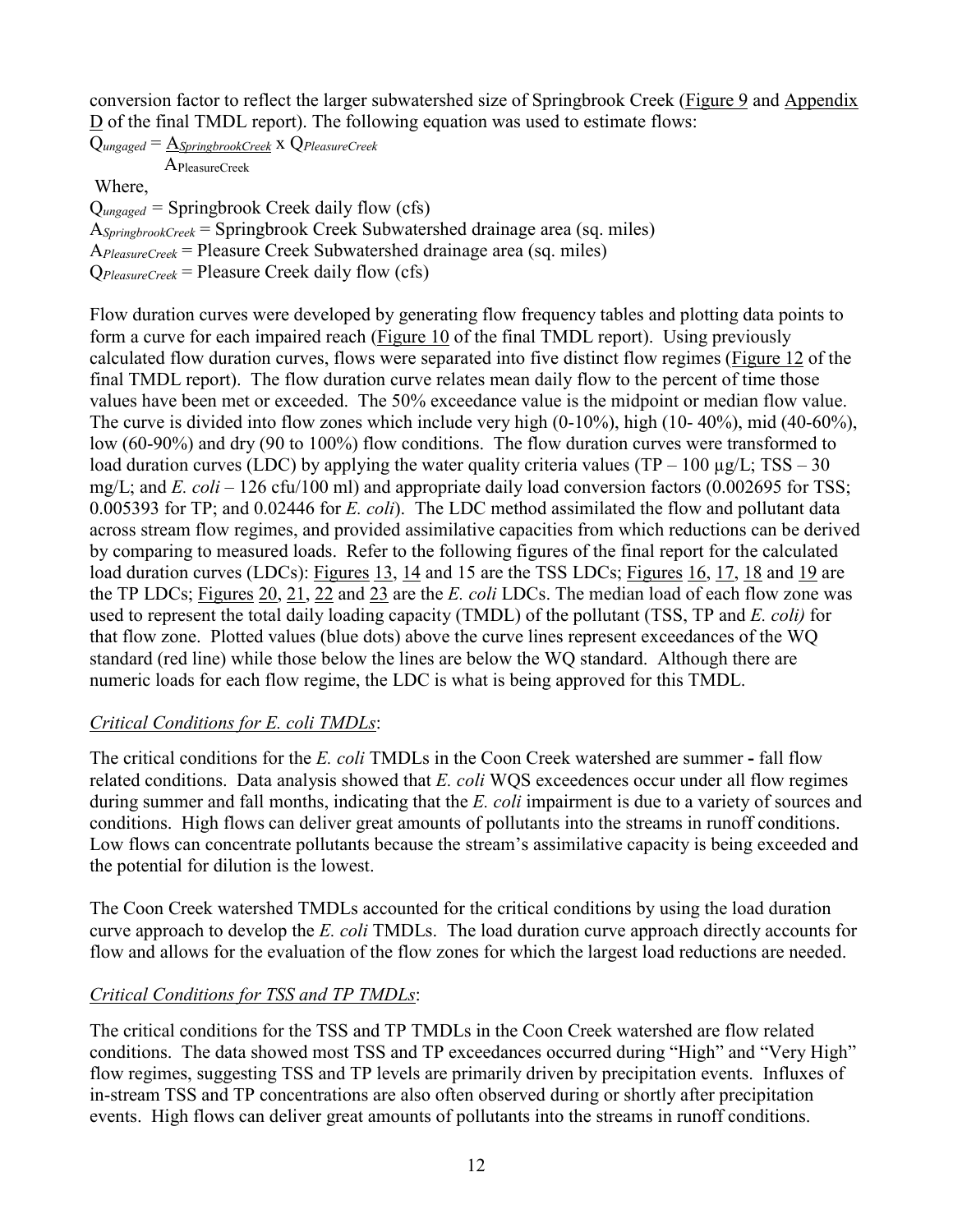The Coon Creek watershed TMDLs accounted for the critical conditions by using the load duration curve approach to develop the TSS and TP TMDLs. The load duration curve approach directly accounts for flow and allows for the evaluation of the flow zones for which the largest load reductions are needed.

U.S. EPA finds that the TMDL document submitted by MPCA satisfies all requirements concerning this third element.

## **4. Load Allocations (LAs)**

U.S. EPA regulations require that a TMDL include LAs, which identify the portion of the loading capacity attributed to existing and future non-point sources and to natural background. Load allocations may range from reasonably accurate estimates to gross allotments (40 C.F.R. §130.2(g) ). Where possible, load allocations should be described separately for natural background and non-point sources.

## *Comments:*

# *E. coli LAs*:

The load allocations (LAs) of *E. coli* determined by MPCA for the Coon Creek watershed are included in Table 5 above, and Table 14 of the final TMDL report. The existing nonpoint sources contributing to the *E. coli* LA include fecal matter from livestock and wildlife, human wastewater from failing or noncompliant SSTS, and domestic pet waste (Section 4.2.2 of the final TMDL report).

The *E. coli* LA for non-permitted sources was based on the land area within each subwatershed not served by MS4 conveyance. Areas not served by MS4 tend to be more "natural" landscapes such as forested areas, wetlands, and vegetated fields. Land use classifications provided in Appendix G of the final TMDL report were used to make the distinction between areas served by MS4 conveyance and those that were not. A bacteria source assessment was conducted to provide an estimate for the relative contributions for a variety of sources within each subwatershed (Section 4.3.2 and Appendix B of the final TMDL report). The intent of the bacteria assessment was to guide implementation planning by comparing the potential contributions of various sources rather than separate sources for LA calculations. The quantification of LAs for separate sources was considered difficult due to the complexity of die-off and re-growth of *E. coli* in urban stream environments.

## *TSS LAs*:

The load allocations (LAs) of TSS determined by MPCA for the Coon Creek watershed to address biological integrity impairments are included in Table 6 above, and Tables 12 of the final TMDL report. The existing nonpoint sources contributing to the TSS LA include non-regulated stormwater runoff, In-channel/Streambank erosion, and Individual Subsurface Sewage Treatment Systems (SSTS) with improper installation, inadequate design, or breakdown due to age (Section 4.1.2 of the final TMDL report).

To determine the TSS LA for each impaired reach, the total area not served by MS4 conveyance was calculated with 2020 projected land use data obtained from Metropolitan Council and Geographic Information System (GIS) mapping software. This method is a surrogate to land cover methodology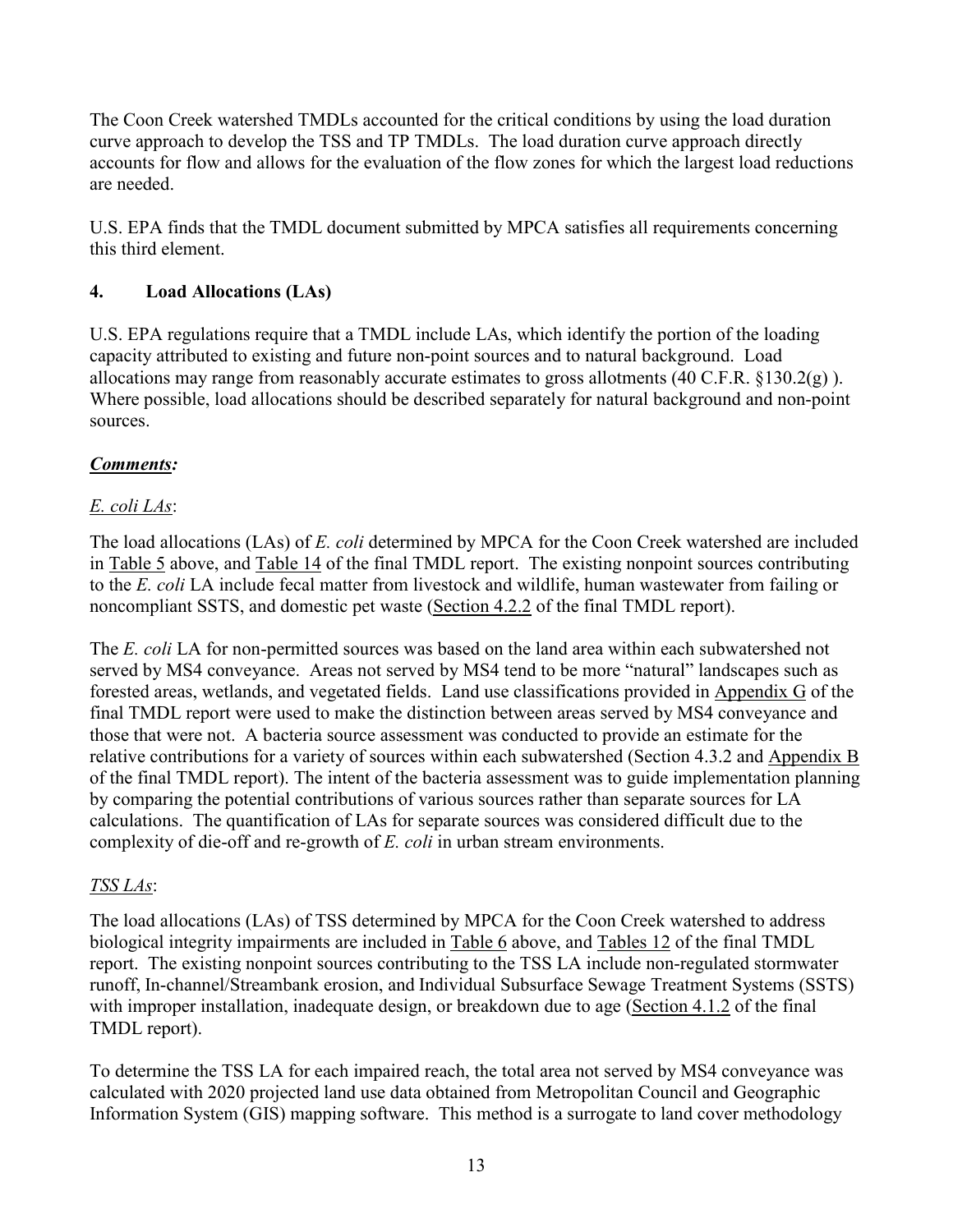and operates under the assumption that more urbanized land uses, such as "industrial" or "commercial," are more likely to be served by a regulated MS4 than rural land uses, such as "agriculture". Guidance published by the MPCA was used to determine which land use classifications were included in the LA. The 2010 U.S. Census Bureau defined urban area was the dividing line for most land use classifications placed in the LA. This was considered appropriate since land uses inside the urban area are most often served by an MS4 conveyance system. Land use classifications placed in the LA were verified through the addition of city stormwater infrastructure into GIS mapping. In some instances, specific land areas were transferred into the WLA portion of the TMDL after addition of city stormwater infrastructure maps. Refer to Section 5.1.2 and Appendix G of the final TMDL report for further details.

## *TP LAs*:

The load allocations (LAs) of TP determined by MPCA for the Coon Creek watershed to address the nutrient/eutrophication impairments are included in Table 7 above, and Table 13 of the final TMDL report. The existing nonpoint sources contributing to the TP LA include non-regulated stormwater runoff, In-channel/Streambank erosion, and Individual Subsurface Sewage Treatment Systems (SSTS) with improper installation, inadequate design, or breakdown due to age (Section 4.1.2 of the final TMDL report). The overall TP LA was approximated based on the percentage of land area not served by MS4 conveyance as previously described above in the TSS LAs section.

U.S. EPA finds that the TMDL document submitted by MPCA satisfies all requirements concerning this fourth element.

## **5. Wasteload Allocations (WLAs)**

U.S. EPA regulations require that a TMDL include WLAs, which identify the portion of the loading capacity allocated to individual existing and future point source(s) (40 C.F.R. §130.2(h), 40 C.F.R. §130.2(i)). In some cases, WLAs may cover more than one discharger, e.g., if the source is contained within a general permit.

The individual WLAs may take the form of uniform percentage reductions or individual mass based limitations for dischargers where it can be shown that this solution meets WQSs and does not result in localized impairments. These individual WLAs may be adjusted during the NPDES permitting process. If the WLAs are adjusted, the individual effluent limits for each permit issued to a discharger on the impaired water must be consistent with the assumptions and requirements of the adjusted WLAs in the TMDL. If the WLAs are not adjusted, effluent limits contained in the permit must be consistent with the individual WLAs specified in the TMDL. If a draft permit provides for a higher load for a discharger than the corresponding individual WLA in the TMDL, the State/Tribe must demonstrate that the total WLA in the TMDL will be achieved through reductions in the remaining individual WLAs and that localized impairments will not result. All permittees should be notified of any deviations from the initial individual WLAs contained in the TMDL. U.S. EPA does not require the establishment of a new TMDL to reflect these revised allocations as long as the total WLA, as expressed in the TMDL, remains the same or decreases, and there is no reallocation between the total WLA and the total LA.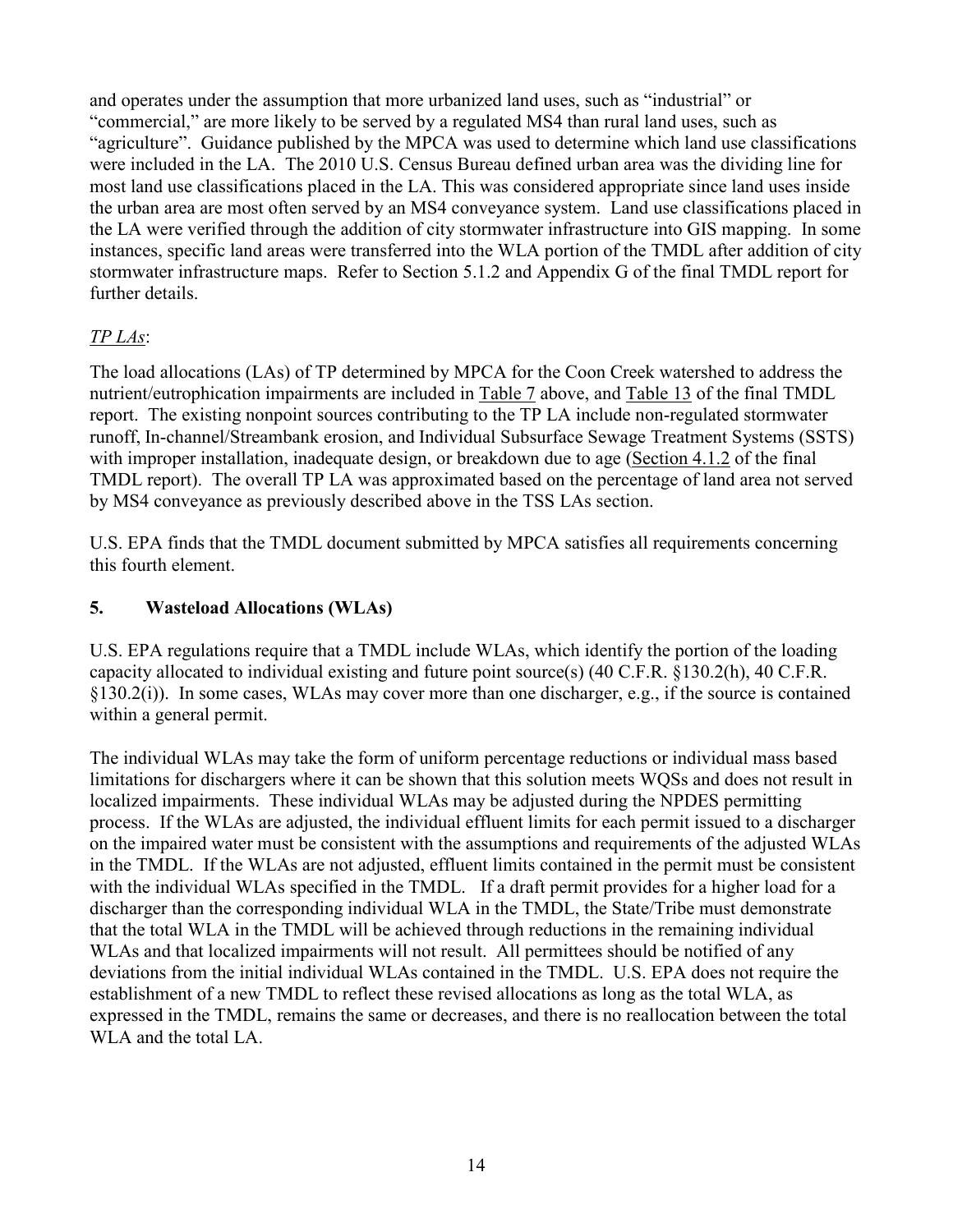# *Comments:*

# *E. coli WLAs*:

The wasteload allocations (WLAs) of *E. coli* determined by MPCA for the Coon Creek watershed are included in Table 5 above, and Table 14 of the final TMDL report. The only point source contributing to the *E. coli* WLAs in the Coon Creek watershed was regulated stormwater (there are no WWTFs, CSOs, SSOs, or CAFOs). The *E. coli* WLA for permitted stormwater was based on the land area within each subwatershed served by MS4 conveyance consistent with methodology used in both TSS and TP WLA calculations outlined in Appendix G of the final TMDL report. The potential future growth impact on the *E. coli* WLAs for permitted point sources in the Coon Creek watershed is discussed in Section 5 of the final TMDL report.

# *TSS WLAs*:

The wasteload allocations (WLAs) of TSS determined by MPCA for the Coon Creek watershed to address the turbidity impairments are included in Table 6 above, and Table 12 of the final TMDL report. The point sources contributing to the TSS WLAs in the Coon Creek watershed include: MS4s (Table 2 above and Table 10 of the final TMDL report), stormwater from industrial activity (General Permit# MNR50000 and MNG490000), and construction activity (General Permit# MNR100001). The potential future growth impact on the TSS WLAs for permitted point sources in the Coon Creek watershed is discussed in Section 5 of the final TMDL report.

The TSS WLA for regulated stormwater was calculated based on the land area served by an MS4 conveyance using GIS mapping software and Met Council 2020 land use projections (Section 5.1.3. of the final TMDL report).

A TSS categorical WLA for all permitted stormwater was established, which included municipal, construction, and industrial stormwater. The use of a categorical WLA was considered appropriate given the difficult nature of calculating pollutant loads from construction and industrial stormwater sites. Reasons for this determination included:

- Lacking monitoring data from construction sites;
- $-$  Highly transient and variable nature of construction activity that often results in inaccurate WLA estimates for this regulated source;
- Industrial stormwater sites have relatively small contributions if permit conditions are met.
- Variability in the types of industrial facilities.

Additionally, in the TMDL study area, all construction and ISW sources discharge to a regulated MS4.

An individual WLA for the Minnesota Department of Transportation (MnDOT) was calculated based on the land area of their road right-of-ways. MnDOT is a regulated MS4 only within the U.S. Census Urban Area and provided road right-of-way information for roads under their jurisdiction. Anoka County is also a regulated MS4 only within the U.S. Census Urban Area and therefore given an individual WLA similar to MnDOT. Anoka County Highway Department was unable to provide road right-of-way widths for roads under their jurisdiction so land area under their control was estimated by applying a 50 foot buffer to centerlines of roads under their jurisdiction. All remaining MS4s were given a categorical WLA including the CCWD, which has jurisdiction over several ditches in the impaired subwatersheds. The use of a categorical TMDL is also consistent with the MPCA policy and guidance for incorporating MS4 stormwater programs into TMDLs which states, "Categorical WLA may be appropriate when a single MS4 or other entity will track BMP implementation and associated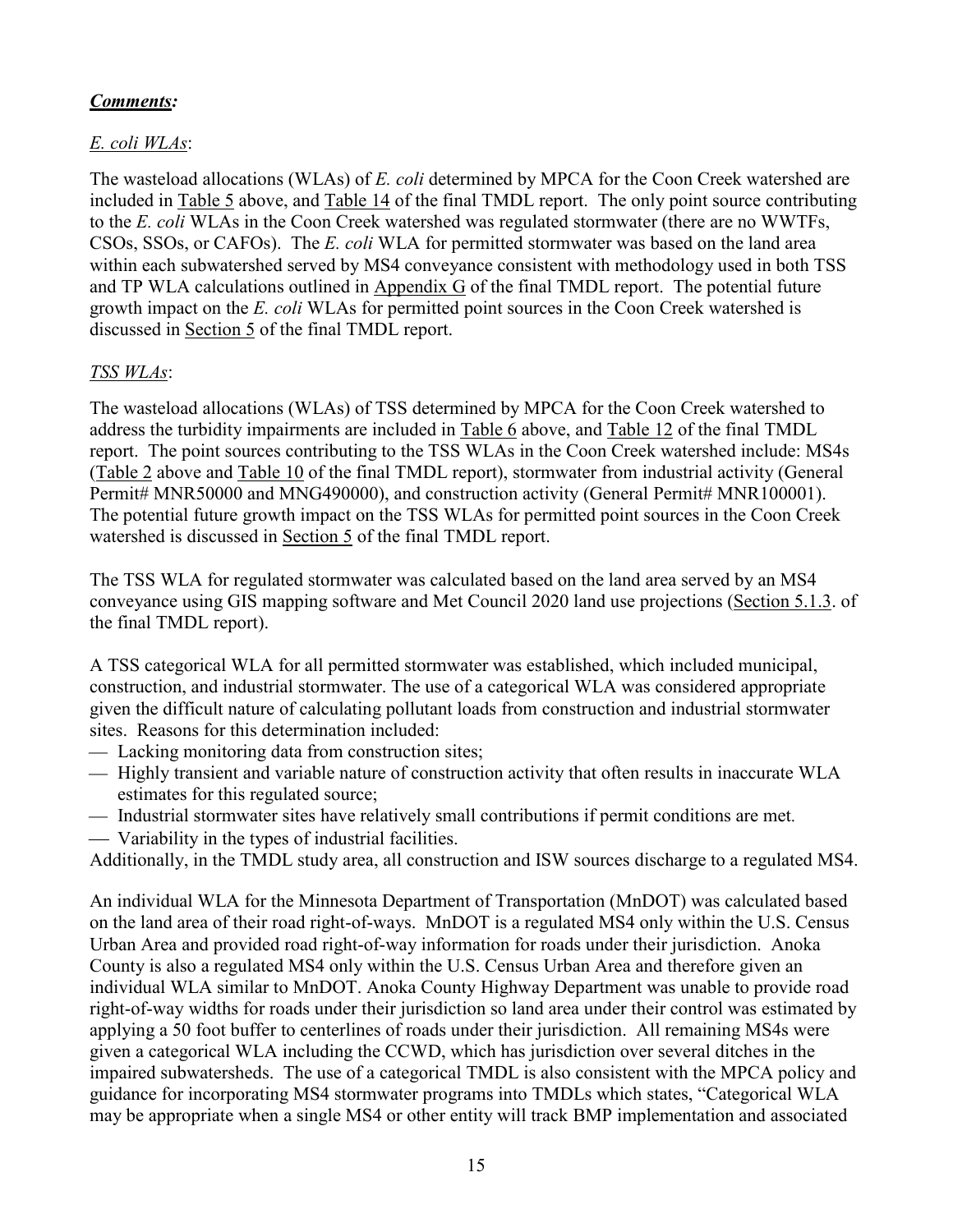load reductions. An example would be a watershed district." CCWD will work with all municipal MS4s in the watershed to track progress towards achieving WLAs assigned in the Coon Creek watershed TMDL. (Section 5.1.3 of the final TMDL report).

# *TP WLAs*:

The waste load allocations (WLAs) of TP determined by MPCA for the Coon Creek watershed to address nutrient/eutrophication impairments are included in Table 7 above, and Table 13 of the final TMDL report. The point sources contributing to the TP WLAs in the Coon Creek watershed include: MS4s (Table 2 above and Table 10 of the final TMDL report), stormwater from industrial activity (General Permit# MNR50000 and MNG490000), and construction activity (General Permit# MNR100001). The TP WLAs were calculated based on land area served by MS4s determined by the same methods previously described in the *TSS WLAs* section above. The potential future growth impact on the TP WLAs for permitted point sources in the Coon Creek watershed is discussed in Section 5 of the final TMDL report.

U.S. EPA finds that the TMDL document submitted by MPCA satisfies all requirements concerning this fifth element.

# **6. Margin of Safety (MOS)**

The statute and regulations require that a TMDL include a margin of safety (MOS) to account for any lack of knowledge concerning the relationship between load and wasteload allocations and water quality (CWA  $\S 303(d)(1)(C)$ , 40 C.F.R.  $\S 130.7(c)(1)$ ). U.S. EPA's 1991 TMDL Guidance explains that the MOS may be implicit, i.e., incorporated into the TMDL through conservative assumptions in the analysis, or explicit, i.e., expressed in the TMDL as loadings set aside for the MOS. If the MOS is implicit, the conservative assumptions in the analysis that account for the MOS must be described. If the MOS is explicit, the loading set aside for the MOS must be identified.

# *Comments:*

# *MOS for the E. coli TMDLs*:

The MOS incorporated into the *E. coli* TMDLs for the Coon Creek watershed are included in Table 5 above, and Table 14 of the final TMDL report. An explicit MOS equal to 10% of the loading capacity for each flow regime was subtracted before allocations were made among wasteload and non-point sources. A 10% MOS was considered appropriate based on the use of load duration curves in the development of the *E. coli* TMDLs. The LDC approach minimized variability because the calculation of the loading capacity was a function of flow multiplied by the target value.

The MOS for the Coon Creek bacteria TMDLs also incorporated certain conservative assumptions in the calculation of the TMDLs. No rate of decay, or die-off rate of pathogen species, was used in the TMDL calculations or in the creation of load duration curves for *E. coli*. Bacteria have a limited capability of surviving outside their hosts, and normally a rate of decay would be incorporated. MPCA determined that it was more conservative to use the WQS (126 cfu/100 mL) and not to apply a rate of decay, which could result in a discharge limit greater than the WQS.

As stated in *EPA's Protocol for Developing Pathogen TMDLs* (EPA 841-R-00-002), many different factors affect the survival of pathogens, including the physical condition of the water. These factors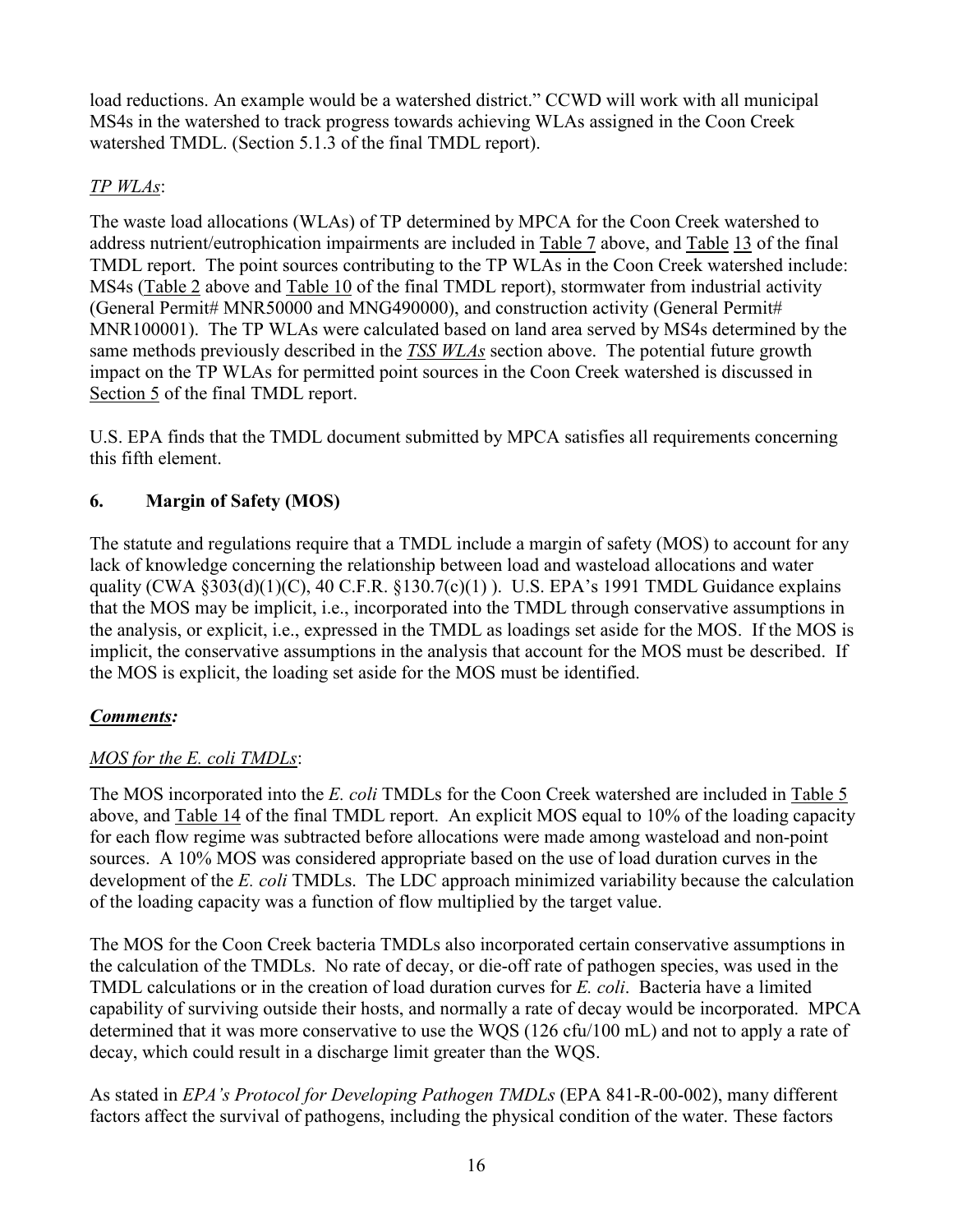include, but are not limited to sunlight, temperature, salinity, and nutrient deficiencies. These factors vary depending on the environmental condition/circumstances of the water, and therefore it would be difficult to assert that the rate of decay caused by any given combination of these environmental variables was sufficient enough to meet the WQS of 126 cfu/100 mL. Thus, it is more conservative to apply the State's WQS as the MOS, because this standard must be met at all times under all environmental conditions.

## *MOS for the TSS TMDLs*:

The MOS incorporated into the TSS TMDLs for the Coon Creek watershed to address turbidity impairment are included in Tables 6 above, and Table 12 of the final TMDL report. An explicit MOS equal to 10% of the loading capacity for each flow regime was subtracted before allocations were made among wasteload and non-point sources. A 10% MOS was considered appropriate based on the use of load duration curves in the development of the TSS TMDLs. The LDC approach minimized variability because the calculation of the loading capacity was a function of flow multiplied by the target value.

## *MOS for the TP TMDLs*:

The MOS incorporated into the TP TMDLs for the Coon Creek watershed to address nutrient/ eutrophication impairment are included in Table 7 above, and Table 13 of the final TMDL report. A 10% MOS was considered appropriate based on the use of load duration curves in the development of the TP TMDLs. The LDC approach minimized variability because the calculation of the loading capacity was a function of flow multiplied by the target value.

U.S. EPA finds that the TMDL document submitted by MPCA contains an appropriate MOS satisfying all requirements concerning this sixth element.

## **7. Seasonal Variation**

The statute and regulations require that a TMDL be established with consideration of seasonal variations. The TMDL must describe the method chosen for including seasonal variations. (CWA  $§303(d)(1)(C)$ , 40 C.F.R.  $§130.7(c)(1)$ .

# *Comments:*

# *Seasonal Variation for E. coli TMDLs*:

The *E. coli* exceedances in the Coon Creek watershed varied seasonally. The majority of *E. coli*  exceedances occur during late spring, summer and fall months (Table 7 of the final TMDL report).

Seasonal variation in the *E. coli* TMDLs is addressed by establishing load allocations based on the *E. coli* standard, which is applicable to the aquatic recreational period of April 1 through October 31. Seasonal variation was also considered in the *E. coli* TMDLs through the use of the LDC to establish the TMDLs. The development of the LDCs utilized multi-year flow record for April-October which represented a range of flow conditions within the watershed and thereby accounted for seasonal variability. The LDC approach captures the variation in pollutant concentrations occurring over a range of flow regime conditions in each waterbody reach.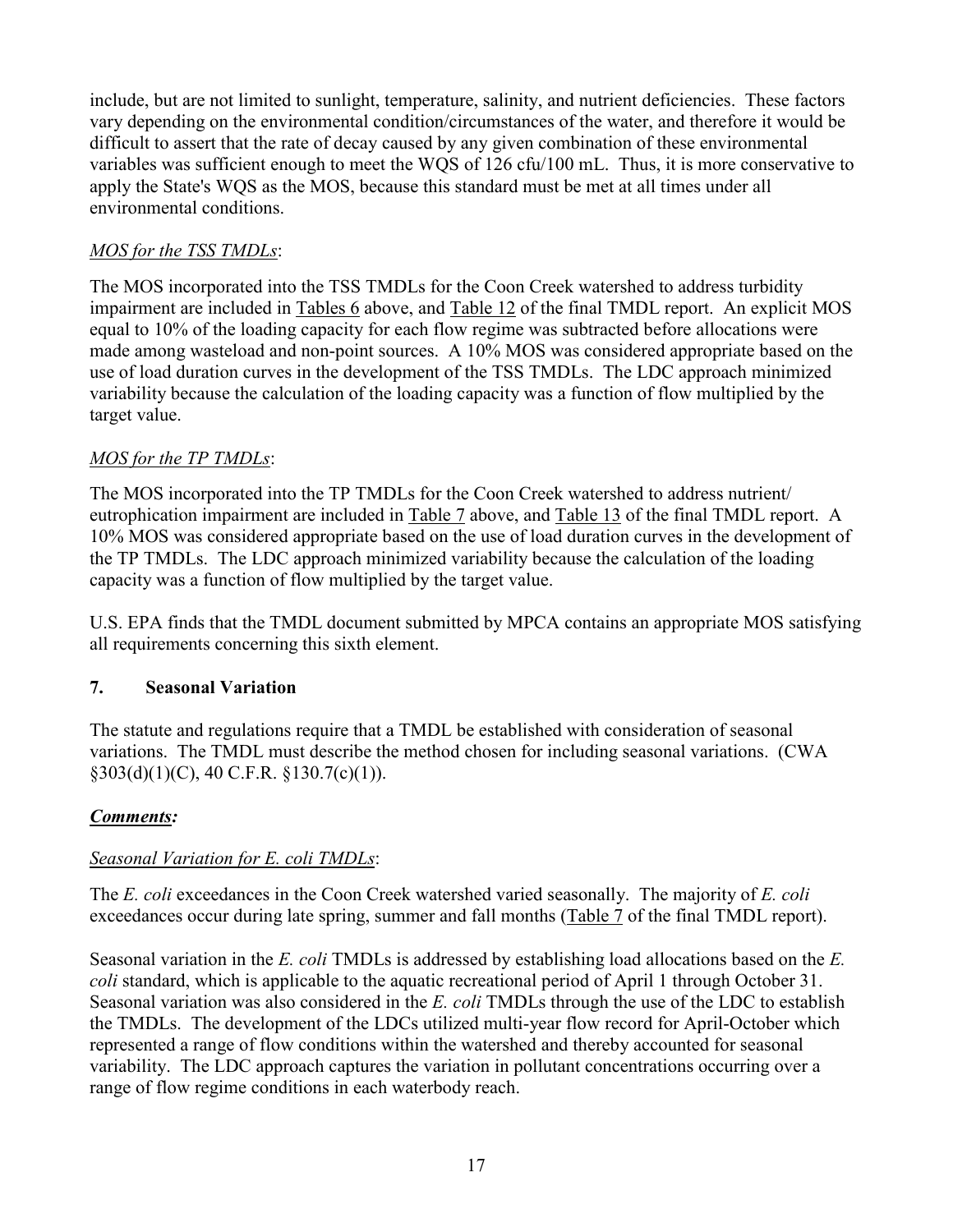## *Seasonal Variation for TSS TMDLs*:

The TSS exceedances in the Coon Creek watershed varied seasonally. Available TSS data for impaired reaches in the study all show most TSS exceedances occur during "High" and "Very High" flow regimes, suggesting TSS is primarily driven by precipitation events.

Seasonal variation was considered in the TSS TMDLs through the use of the LDCs to establish the TMDLs. The LDC approach accounts for seasonality by calculating allowable loads on a daily basis over a wide range of estimated flows. The use of multiple years of flow data in conjunction with water quality data accounts for seasonal variation and provides adequate protection during differing times of the year.

# *Seasonal Variation for TP TMDLs*:

The TP exceedances in the Coon Creek watershed varied seasonally. Influxes of in-stream TP concentrations are often observed during or shortly after precipitation events. This is not surprising since regulated and non-regulated stormwater are both identified as primary contributing pollutant sources. Seasonal variation in precipitation patterns was accounted for through the use of the LDCs to establish the TP TMDLs. The LDC approach indirectly encapsulates a wide range of precipitation events through long term flow records. The range of flows experienced over a 10 year period accounts for seasonal variation in TP concentrations.

U.S. EPA finds that the TMDL document submitted by MPCA satisfies all requirements concerning this seventh element.

# **8. Reasonable Assurances**

When a TMDL is developed for waters impaired by point sources only, the issuance of a National Pollutant Discharge Elimination System (NPDES) permit(s) provides the reasonable assurance that the wasteload allocations contained in the TMDL will be achieved. This is because 40 C.F.R.  $122.44(d)(1)(vii)(B)$  requires that effluent limits in permits be consistent with "the assumptions and requirements of any available wasteload allocation" in an approved TMDL.

When a TMDL is developed for waters impaired by both point and non-point sources, and the WLA is based on an assumption that non-point source load reductions will occur, U.S. EPA's 1991 TMDL Guidance states that the TMDL should provide reasonable assurances that non-point source control measures will achieve expected load reductions in order for the TMDL to be approvable. This information is necessary for U.S. EPA to determine that the TMDL, including the load and wasteload allocations, has been established at a level necessary to implement water quality standards.

U.S. EPA's August 1997 TMDL Guidance also directs Regions to work with States to achieve TMDL load allocations in waters impaired only by non-point sources. However, U.S. EPA cannot disapprove a TMDL for non-point source-only impaired waters, which do not have a demonstration of reasonable assurance that LAs will be achieved, because such a showing is not required by current regulations.

# *Comments:*

Section 6 of the final TMDL report contains a list of several factors at the local, state and federal level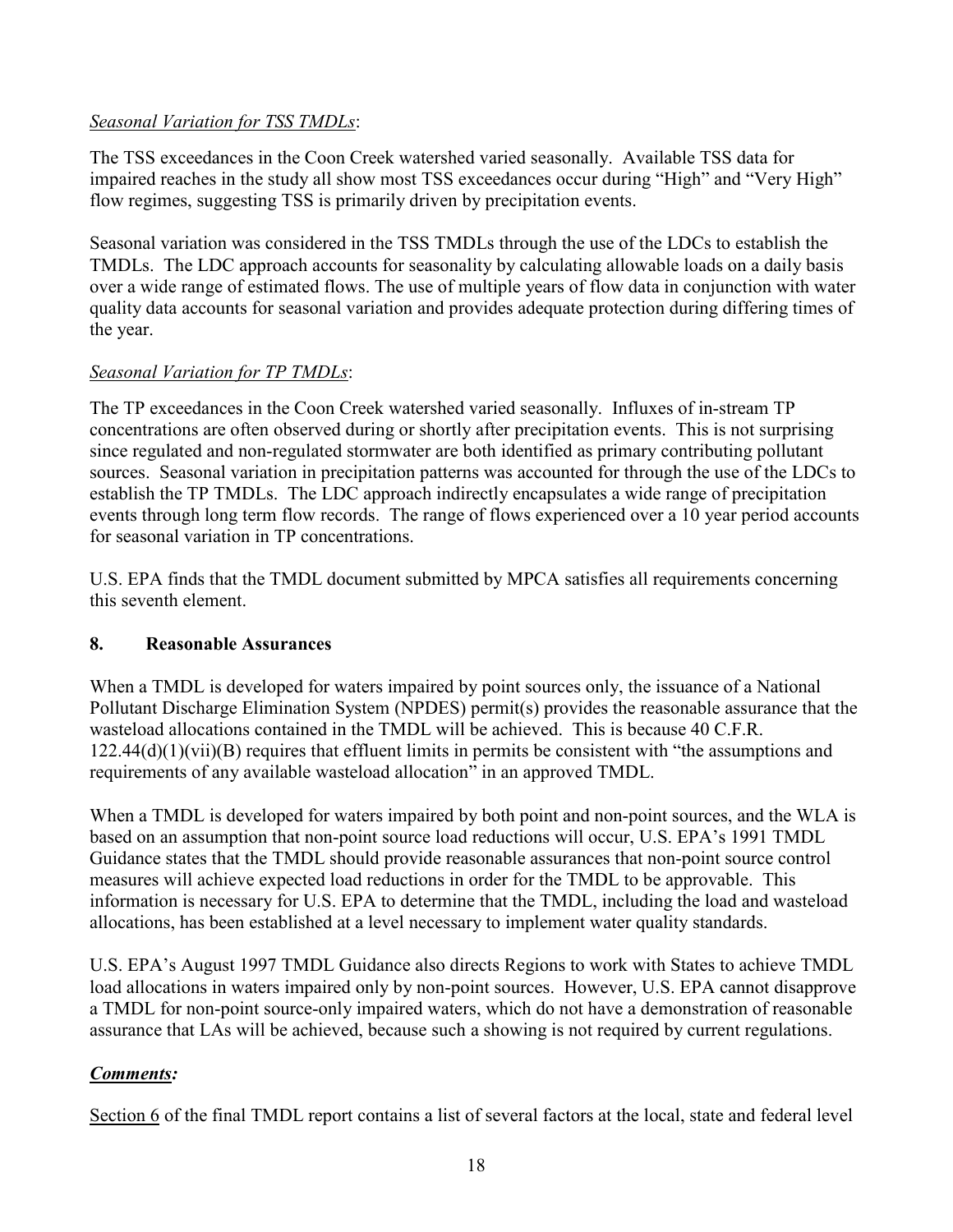that MPCA considers could provide reasonable assurances that the Coon Creek watershed TMDLs will be successfully implemented. These factors include:

### *Regulatory programs*:

Existing regulatory programs such as those under NDPES will continue to be administered to control discharges from permitted sources (Sections  $6.1 - 6.3$  of the final TMDL report, and Table 8 below).

| Table 8                                          |  |
|--------------------------------------------------|--|
| <b>Regulatory Programs For Permitted Sources</b> |  |

### **Municipal Stormwater**

The Small MS4 General Permit requires regulated municipalities to implement BMPs that reduce pollutants in stormwater to the Maximum Extent Practicable (MEP). A critical component of permit compliance is the requirement for the owners or operators of a regulated MS4 conveyance to develop a Stormwater Pollution Prevention Program (SWPPP). The SWPPP program addresses all permit requirements, including the following measures: Public education and outreach, Public participation, Illicit Discharge Detection and Elimination (IDDE) Program, Construction site runoff controls, Post-construction runoff controls, Pollution prevention and municipal good housekeeping measures

A SWPPP is a management plan that describes the MS4 permittees activities for managing stormwater within their regulated area. In the event of a completed TMDL study, MS4 permittees must document the WLA in their future NPDES/ State Disposal System (SDS) Permit application and provide an outline of the BMPs to be implemented which address any needed reductions. The MPCA requires MS4 owners or operators to submit their application and corresponding SWPPP document to the MPCA for their review. Once the application and SWPPP are deemed adequate by the MPCA, all application materials are placed on 30-day public notice, allowing the public an opportunity to review and comment on the prospective program. Once NPDES/SDS Permit coverage is granted, permittees must implement the activities described within their SWPPP, and submit an annual report to the MPCA documenting the implementation activities completed within the previous year along with an estimate of the cumulative pollutant reduction achieved by those activities. For information on all requirements for annual reporting, please see the Minnesota Stormwater Manual.

The Small MS4 General Permit requires permittees to develop compliance schedules for EPA approved TMDL WLAs not already being met at the time of permit application. A compliance schedule includes BMPs that will be implemented over the permit term, a timeline for their implementation, and a long term strategy for continuing progress towards assigned WLAs. For WLAs being met at the time of permit application, the same level of treatment must be maintained in the future. Regardless of WLA attainment, all permitted MS4s are still required to reduce pollutant loadings to the MEP.

### **Construction Stormwater**

Regulated construction stormwater was given a categorical WLA. However, construction activities disturbing one acre or more in size are still required to obtain NPDES Permit coverage through the MPCA. Compliance with TMDL requirements are assumed when a construction site owner/operator meets the conditions of the Construction General Permit and properly selects, installs, and maintains all BMPs required under the permit, including any applicable additional BMPs required in Appendix A of the Construction General Permit for discharges to impaired waters, or compliance with local construction stormwater requirements if they are more restrictive than those in the State General Permit.

### **Industrial Stormwater**

Regulated industrial stormwater **(**ISW) was included in the categorical stormwater WLA. Industrial activities still require permit coverage under the State's NPDES/SDS ISW Multi- Sector General Permit (MNR050000), or NPDES/SDS General Permit for Construction Sand & Gravel, Rock Quarrying and Hot Mix Asphalt Production facilities (MNG490000). If a facility owner/operator obtains stormwater coverage under the appropriate NPDES/SDS Permit and properly selects, installs and maintains all BMPs required under the permit, their discharges are considered compliant with WLAs set in this study.

*Water Management Plans*: (Sections  $6.4 - 6.5$  of the final TMDL report)

The Coon Creek Watershed District (CCWD) was formed in 1959 as a public body organized pursuant to the Minnesota Watershed Law (Minn. Stat. 103D). In 2013, the District completed a second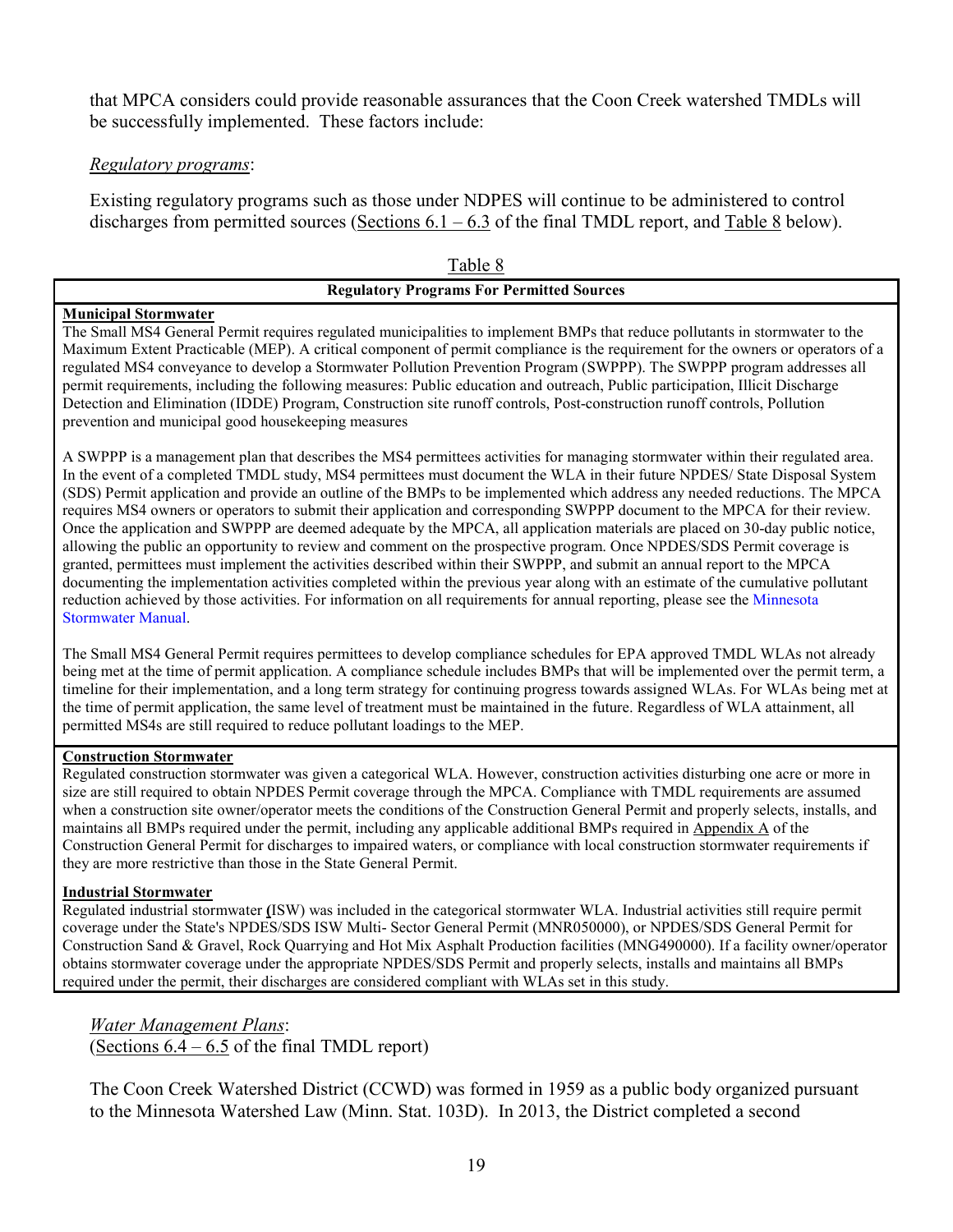generation Comprehensive Management Plan identifying the organization's mission goals and providing a framework for its operational objectives through 2023. The protection of water quality was identified as a major goal in this plan and included the following objectives:

- To identify and plan for means to effectively protect and improve surface and groundwater quality.
- To prevent soil erosion into surface water systems.
- To protect and, where needed, improve the physical, chemical, biological, and aesthetic quality of the water resource consistent with the purposes of the CCWD along with state and national water quality goals.

In an effort to meet these objectives, the CCWD has committed to a series of strategies and related actions to protect water quality (Table 9 below).

### Table 9

### Monitoring

The CCWD's monitoring program includes all water provided for public domestic purposes and primary contact water sports (lakes and rivers), to ensure public health and safety. Annually, the CCWD evaluates its water quality monitoring approach and situates monitoring locations where most appropriate. At a minimum, the outfalls of all four impaired reaches are monitored on a yearly basis for continual evaluation of water quality. The Anoka SWCD is actively engaged in the annual evaluation of the District's monitoring approach. Monitoring design is consistent with applicable state or federal regulations and the MPCA's online database (EQUIS) serves as the primary repository for all stream and lake water quality data. This program is expected to continue into the foreseeable future.

### Operations and Maintenance

The Operations and Maintenance program works to:

- Solve local streambank erosion problems in a manner that minimizes the effect on stream behaviors and impacts on affected property owners.
- Construct, modify, or retrofit stormwater treatment devices to increase water quality treatment.
- Investigate, evaluate, and resolve or mediate water resource issues.

All of these activities are directly related to this TMDL study and are expected to continue.

### Planning

Planning efforts undertaken by the CCWD establish objectives for managing the quality of the water resources through land and resource management plans. Future planning efforts will include the outcomes of this TMDL study.

### Public and Governmental Relations

This program accounts for the water quality needs of local, regional, and national public interests both inside and outside the CCWD boundary to determine appropriate water quality management activities. A key aspect of this program is the publication of communication and educational material related to CCWD programs and water resource related issues.

### Regulation

The District's regulatory program oversees numerous components important to the attainment of WLAs resulting from this study. The CCWD's regulatory program exercises control over proposed developments or activities to ensure the proper conveyance and disposal of stormwater. Oversight of development activities provides assurance that permit requirements and the goals, objectives, and rules of the CCWD will be met.

The CCWD has partnered with the MPCA to develop the CCWD Watershed Restoration and Protection Strategy (WRAPS). A WRAPS report is a document summarizing scientific studies of a watershed including the physical, chemical, and biological assessment of the water quality of the watershed; identification of impairments and water bodies in need of protection; identification of biotic stressors and both point and NPSs of pollution; TMDLs for the impairments; and an implementation table containing strategies and actions to achieve and maintain water quality standards and goals. Upon completion of the WRAPS process, implementation strategies will be amended into the CCWD Comprehensive Management Plan.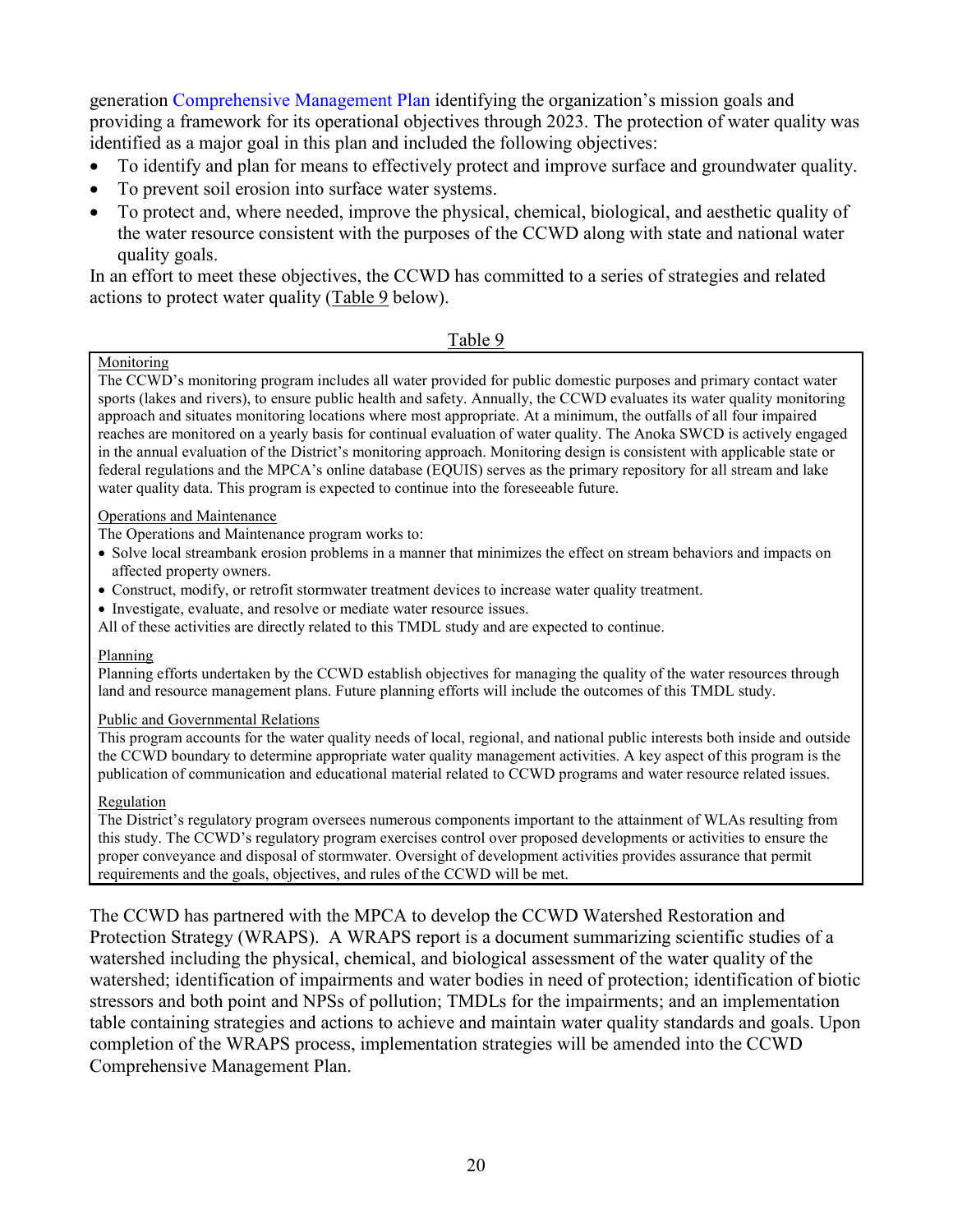## *Clean Water Legacy Act (CWLA)*:

The CWLA was passed in Minnesota in 2006 for the purposes of protecting, restoring, and preserving Minnesota water. The CWLA provides the protocols and practices to be followed in order to develop TMDL implementation plans. TMDL implementation plans are expected to be developed within a year of TMDL approval and are required in order for local entities to apply for funding from the State. The CWLA outlines how MPCA, public agencies and private entities should coordinate in their efforts toward improving land use management practices and water management. The CWLA anticipates that all agencies (i.e., MPCA, public agencies, local authorities and private entities, etc.) will cooperate regarding planning and restoration efforts. Cooperative efforts would likely include informal and formal agreements to jointly use technical, educational, and financial resources.

The CWLA also provides details on public and stakeholder participation, and how the funding will be used. In part to attain these goals, the CWLA requires MPCA to develop Watershed Restoration and Protection Strategies (WRAPS). The WRAPS are required to contain such elements as the identification of impaired waters, watershed modeling outputs, point and nonpoint sources, load reductions, etc. (Chapter 114D.26; CWLA). The WRAPS also contain an implementation table of strategies and actions that are capable of achieving the needed load reductions, for both point and nonpoint sources (Chapter 114D.26,Subd. 1(8); CWLA). Implementation plans developed for the TMDLs are included in the table, and are considered "priority areas" under the WRAPS process (Watershed Restoration and Protection Strategy Report Template, MPCA). This table includes not only needed actions but a timeline for achieving water quality targets, the reductions needed from both point and nonpoint sources, the governmental units responsible, and interim milestones for achieving the actions. MPCA has developed guidance on what is required in the WRAPS (Watershed Restoration and Protection Strategy Report Template, MPCA). The Coon Creek WRAPS was approved by MPCA in April, 2016.

The Minnesota Board of Soil and Water Resources administers the Clean Water Fund as well, and has developed a detailed grants policy explaining what is required to be eligible to receive Clean Water Fund money (FY 2014 Clean Water Fund Competitive Grants Request for Proposal (RFP); Minnesota Board of Soil and Water Resources, 2014).

U.S. EPA finds that the TMDL document submitted by MPCA adequately addresses this eighth element.

# **9. Monitoring Plan to Track TMDL Effectiveness**

U.S. EPA's 1991 document, *Guidance for Water Quality-Based Decisions: The TMDL Process* (U.S. EPA 440/4-91-001), recommends a monitoring plan to track the effectiveness of a TMDL, particularly when a TMDL involves both point and non-point sources, and the WLA is based on an assumption that non-point source load reductions will occur. Such a TMDL should provide assurances that nonpoint source controls will achieve expected load reductions and, such TMDL should include a monitoring plan that describes the additional data to be collected to determine if the load reductions provided for in the TMDL are occurring and leading to attainment of water quality standards.

# *Comments:*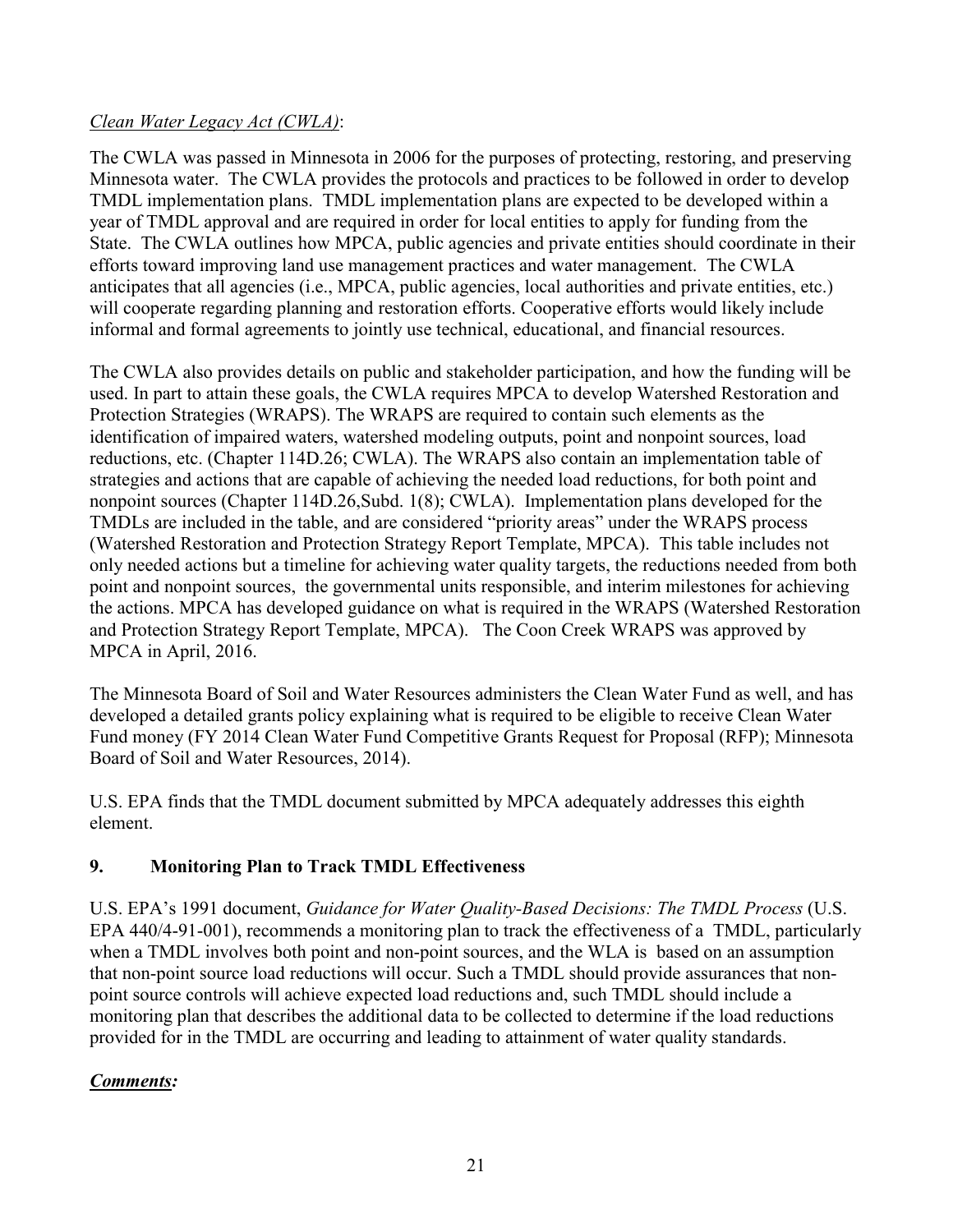Two types of monitoring will track the progress toward achieving the load reductions required in the Coon Creek watershed TMDLs, and the attainment of WQS: (1) tracking implementation of Best Management Practices (BMPs) on the ground; and (2) physical and chemical monitoring of the waterbody resource.

Periodic monitoring is necessary for the adaptive management approach that will be utilized to efficiently meet the TMDL, in which management strategies/activities will be re**-**evaluated, changed or refined as the water quality dynamics within the watershed are better understood. The results of the monitoring will identify progress toward benchmarks as well as shape the next course of action for implementation of the TMDLs.

The Coon Creek Watershed District (CCWD) will take the lead on tracking progress through its annual water quality monitoring efforts and BMP tracking. The CCWD has contracted with the Anoka Conservation District (ACD) to do the water quality monitoring of lakes and streams, precipitation patterns, groundwater levels, and other hydrologic parameters for nearly 20 years. Annual water quality monitoring is expected to continue in the future and likely expand as a result of this TMDL study. Water quality parameters that will be collected by the ACD include pH, conductivity, turbidity, temperature, salinity, DO, TP, TSS, chlorides, hardness, sulfate, and *E. coli*. Since biotic impairments are included in this study, biological sampling (macroinvertebrates and fish) is an important piece of progress assessment. Biological sampling in the CCWD was conducted by the MPCA in 2000, 2005 and 2010, and is expected to continue to occur roughly every 10 years. The CCWD and ACD will meet annually to discuss the success and necessary improvements to existing water quality efforts and work together to develop a plan for future monitoring. This includes updating equipment, modifying the number of sampling locations, or relocating sampling gear based on review of the cumulative dataset.

The CCWD also plans to work with its municipal partners to track the total number of BMPs completed to achieve WLAs set in this study. The CCWD has a long history of collaboration with MS4 stakeholders which will help facilitate this process. When possible, on-site monitoring of implementation practices should take place to determine the BMP effectiveness. A variety of criteria such as land use, soil type, site access, monitoring feasibility, and site specific characteristics will be used to determine which BMPs to monitor. Under certain criteria, monitoring results from a specific BMP may be able to be extrapolated to BMPs with similar conditions.

U.S. EPA finds that this ninth element has been adequately addressed in the TMDL document submitted by MPCA, although U.S. EPA is not approving these recommendations for monitoring or any other aspect of Minnesota's monitoring program through this decision.

# **10. Implementation**

U.S. EPA policy encourages Regions to work in partnership with States/Tribes to achieve non-point source load allocations established for 303(d)-listed waters impaired by non-point sources. Regions may assist States/Tribes in developing implementation plans that include reasonable assurances that non-point source LAs established in TMDLs for waters impaired solely or primarily by non-point sources will in fact be achieved. In addition, U.S. EPA policy recognizes that other relevant watershed management processes may be used in the TMDL process. U.S. EPA is not required to and does not approve TMDL implementation plans.

# *Comments:*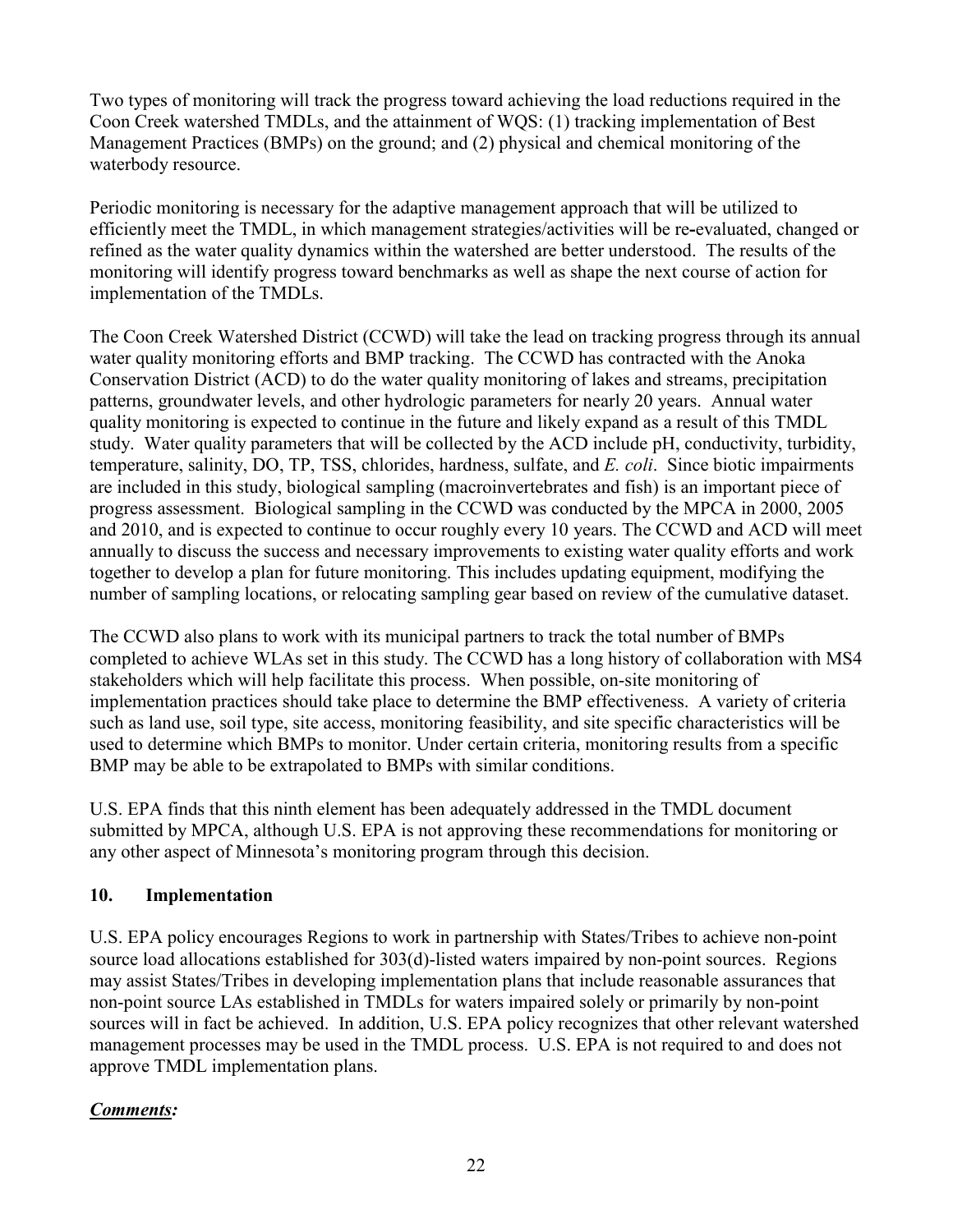Section 8 of the final TMDL report presents implementation alternatives for resolving the water quality problems associated with the Coon Creek watershed TMDLs. A brief summary of the recommended implementation alternatives is included in Table 10 below. A separate document following this TMDL report will contain the formal TMDL Implementation Plans. Since the impairments of *E. coli*, TSS and TP have several sources and some common delivery pathways, most of the recommended implementation strategies will have multiple water quality benefits in terms of load reductions through implementation. The selection of appropriate management practices for the pollutant(s) of concern will depend on site-specific conditions, economic factors, and stakeholder attitudes and knowledge.

| Table To                                                                                                                                                                                                                                                                                                                                                                                                                                                                                                                                                                                                                                                                             |                                                                                                                                                                                                                                                                                                                                                                                                                                                                                                                                                                                                                                                                                                                                                                                                                                                                                                                                                                                                                                                                                                                                                                                                                                                             |                                                                                                                                                                                                                                                                                                                                                                                                                                                                                                                                                                                                                                                                                                                                                                                                                                                                                                                                                                                                                                                                                                                        |  |  |  |  |
|--------------------------------------------------------------------------------------------------------------------------------------------------------------------------------------------------------------------------------------------------------------------------------------------------------------------------------------------------------------------------------------------------------------------------------------------------------------------------------------------------------------------------------------------------------------------------------------------------------------------------------------------------------------------------------------|-------------------------------------------------------------------------------------------------------------------------------------------------------------------------------------------------------------------------------------------------------------------------------------------------------------------------------------------------------------------------------------------------------------------------------------------------------------------------------------------------------------------------------------------------------------------------------------------------------------------------------------------------------------------------------------------------------------------------------------------------------------------------------------------------------------------------------------------------------------------------------------------------------------------------------------------------------------------------------------------------------------------------------------------------------------------------------------------------------------------------------------------------------------------------------------------------------------------------------------------------------------|------------------------------------------------------------------------------------------------------------------------------------------------------------------------------------------------------------------------------------------------------------------------------------------------------------------------------------------------------------------------------------------------------------------------------------------------------------------------------------------------------------------------------------------------------------------------------------------------------------------------------------------------------------------------------------------------------------------------------------------------------------------------------------------------------------------------------------------------------------------------------------------------------------------------------------------------------------------------------------------------------------------------------------------------------------------------------------------------------------------------|--|--|--|--|
| List of Recommended Implementation Strategies/ Specific Best Management Practices (BMPs)                                                                                                                                                                                                                                                                                                                                                                                                                                                                                                                                                                                             |                                                                                                                                                                                                                                                                                                                                                                                                                                                                                                                                                                                                                                                                                                                                                                                                                                                                                                                                                                                                                                                                                                                                                                                                                                                             |                                                                                                                                                                                                                                                                                                                                                                                                                                                                                                                                                                                                                                                                                                                                                                                                                                                                                                                                                                                                                                                                                                                        |  |  |  |  |
| For Permitted Sources - TSS and TP                                                                                                                                                                                                                                                                                                                                                                                                                                                                                                                                                                                                                                                   |                                                                                                                                                                                                                                                                                                                                                                                                                                                                                                                                                                                                                                                                                                                                                                                                                                                                                                                                                                                                                                                                                                                                                                                                                                                             |                                                                                                                                                                                                                                                                                                                                                                                                                                                                                                                                                                                                                                                                                                                                                                                                                                                                                                                                                                                                                                                                                                                        |  |  |  |  |
| <b>Municipal Stormwater</b><br>The MS4 General Permit requires<br>permittees to address all WLAs in<br>TMDLs approved prior to the<br>effective date of the Permit. In doing<br>so, they must determine if they are<br>currently meeting their WLA(s). If<br>the WLA is not being achieved at the<br>time of application, a compliance<br>schedule is required that includes<br>interim milestones, expressed as<br>BMPs, that will be implemented over<br>the current five-year permit term to<br>reduce loading of the pollutant of<br>concern in the TMDL. Additionally,<br>a long-term implementation strategy<br>and target date for fully meeting the<br>WLA must be included. | <b>Construction Stormwater</b><br>The WLA for stormwater discharges from<br>sites where there are construction activities<br>reflects the number of construction sites of<br>one or more acres expected to be active in<br>the watershed at any one time, and the<br>BMPs and other stormwater control<br>measures that should be implemented at the<br>sites to limit the discharge of pollutants of<br>concern. The BMPs and other stormwater<br>control measures that should be<br>implemented at construction sites are<br>defined in the state's NPDES/SDS General<br>Stormwater Permit for Construction Activity<br>(MNR100001). If a construction site<br>owner/operator obtains coverage under the<br>NPDES/SDS Permit General Stormwater<br>Permit and properly selects, installs and<br>maintains all BMPs required under the<br>permit, including those related to impaired<br>waters discharges and any applicable<br>additional requirements found in Appendix<br>A of the Construction General Permit, the<br>stormwater discharges would be expected to<br>be consistent with the WLA in this TMDL.<br>It should be noted that all local construction<br>stormwater requirements must also be met.<br>For Non-permitted Sources - TSS and TP | <b>Industrial Stormwater</b><br>The WLA for stormwater discharges from<br>sites where there is industrial activity<br>reflects the number of sites in the watershed<br>for which NPDES ISW permit coverage is<br>required, and the BMPs and other<br>stormwater control measures that should be<br>implemented at the sites to limit the<br>discharge of pollutants of concern. The<br>BMPs and other stormwater control<br>measures that should be implemented at the<br>industrial sites are defined in the State's<br>NPDES/SDS ISW MultiSector General<br>Permit (MNR050000) or NPDES/SDS<br>General Permit for Construction Sand &<br>Gravel, Rock Quarrying and Hot Mix<br>Asphalt Production facilities (MNG490000).<br>If a facility owner/operator obtains<br>stormwater coverage under the appropriate<br>NPDES/SDS permit and properly selects,<br>installs and maintains all BMPs required<br>under the permit, the stormwater discharges<br>would be expected to be consistent with the<br>WLA in this TMDL. It should be noted that<br>all local stormwater management<br>requirements must also be met. |  |  |  |  |

 $Table 10$ 

#### **Streambank Stabilization**

Continuation of the CCWD's streambank stabilization program. Give priority to sections of streambank contributing the most sediment and phosphorus loading. When feasible, use "naturalized" stabilization techniques when engineering streambank stabilization practices, (e.g., native vegetation, vegetated rip-rap).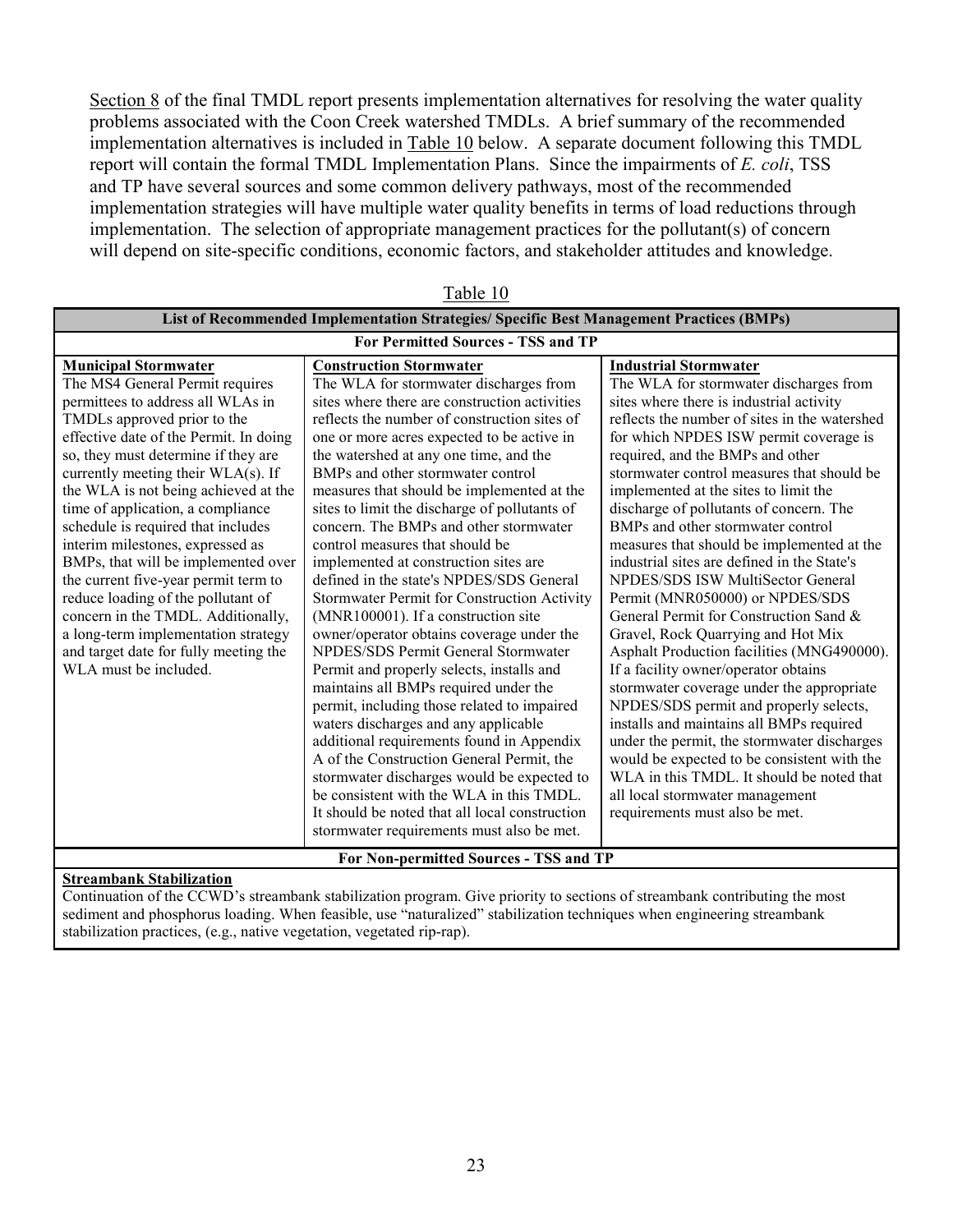### Table 10

### **List of Recommended Implementation Strategies/ Specific Best Management Practices (BMPs)**

### **Riparian Buffer Installation/Enhancement**

Install and/or maintain adequate buffer strips adjacent to impaired waters to filter pollutants from watershed runoff. Target high priority areas (i.e., livestock pastures, agricultural fields, large areas of connected impervious surface) immediately adjacent to impaired waters.

Minnesota's buffer law establishes new perennial vegetation buffers of up to 50 feet along rivers, streams and ditches that will help filter out phosphorus, nitrogen and sediment. The law provides flexibility and financial support for landowners to install and maintain buffers.

The DNR's role in Minnesota's buffer law is to produce and maintain a map of public waters and public ditch systems that require permanent vegetation buffers. The DNR released the buffer protection map in July, 2016. The map will help guide the implementation of Minnesota's buffer law by landowners with the help of the Board of Water and Soil Resources (BWSR), Soil and Water Conservation Districts (SWCDs), Drainage Authorities and other local governments. Refer to the following weblink for additional info: http://dnr.state.mn.us/buffers/index.html.

### **Urban Stormwater Retrofits**

Continue the implementation of cost effective stormwater improvement projects identified through urban stormwater retrofit studies.

### **Street Sweeping**

Identify target areas for increased frequency and/or timing of street sweeping activity. Consider upgrades to traditional sweet sweeping equipment when appropriate.

### **Stormwater Asset Inventory & Maintenance**

Conduct an inventory of the "critical" stormwater BMPs within the CCWD. An asset inventory includes a field assessment of BMP condition to determine if corrective maintenance is needed. Corrective maintenance could include practices such as stormwater pond dredging, stormwater pond outlet repair, soil amendments in aging rain gardens, etc.

#### **Education and Outreach Program**

Provide education to citizens on pertinent topics (i.e., pollutant sources, effects of specified pollutant, landowner BMPs) through a variety of methods to inform and engage citizens. Potential education avenues include (but are not limited to): press releases, trainings, e-newsletters, public workshops, website updates, etc.

#### **SSTS Inspections**

While failing septic systems do not appear to be a significant source of TP, the state, Anoka County, and municipalities should continue to inspect individual SSTS and order followup action to achieve, and maintain, a 100% load reduction as required by the MPCA.

#### **Watershed Condition Assessment**

Conduct a watershed wide condition assessment on a minor subwatershed scale to rank minor subwatersheds from "best condition" to "worst condition." Each minor subwatershed will be scored on its physical and biological condition for both aquatic and terrestrial components.

### **For Permitted Sources –** *E. coli*

### **Municipal Stormwater**

The MS4 General Permit requires permittees to address all WLAs in TMDLs approved prior to the effective date of the permit. In doing so, they must determine if they are currently meeting their WLA(s). If the WLA is not being achieved at the time of application, a compliance schedule is required that includes interim milestones, expressed as BMPs, that will be implemented over the current five-year permit term to reduce loading of the pollutant of concern in the TMDL. Additionally, a long-term implementation strategy and target date for fully meeting the WLA must be included.

### **Illicit Discharge Detection and Elimination (IDDE) Programs**

IDDE programs required by the MPCA's NPDES program typically focus on the conventional "pipe" discharges. Current IDDE programs implemented by MS4s in this TMDL should be enhanced to include other potential NPSs of bacteria loading (i.e., hobby farm runoff, improper manure management, etc.).

#### **For Non-permitted Sources –** *E. coli*

### **Pet Waste Management**

Review local ordinances and associated enforcement programs for residents not properly disposing of pet waste. Consider increasing penalties for residents improperly disposing of pet waste.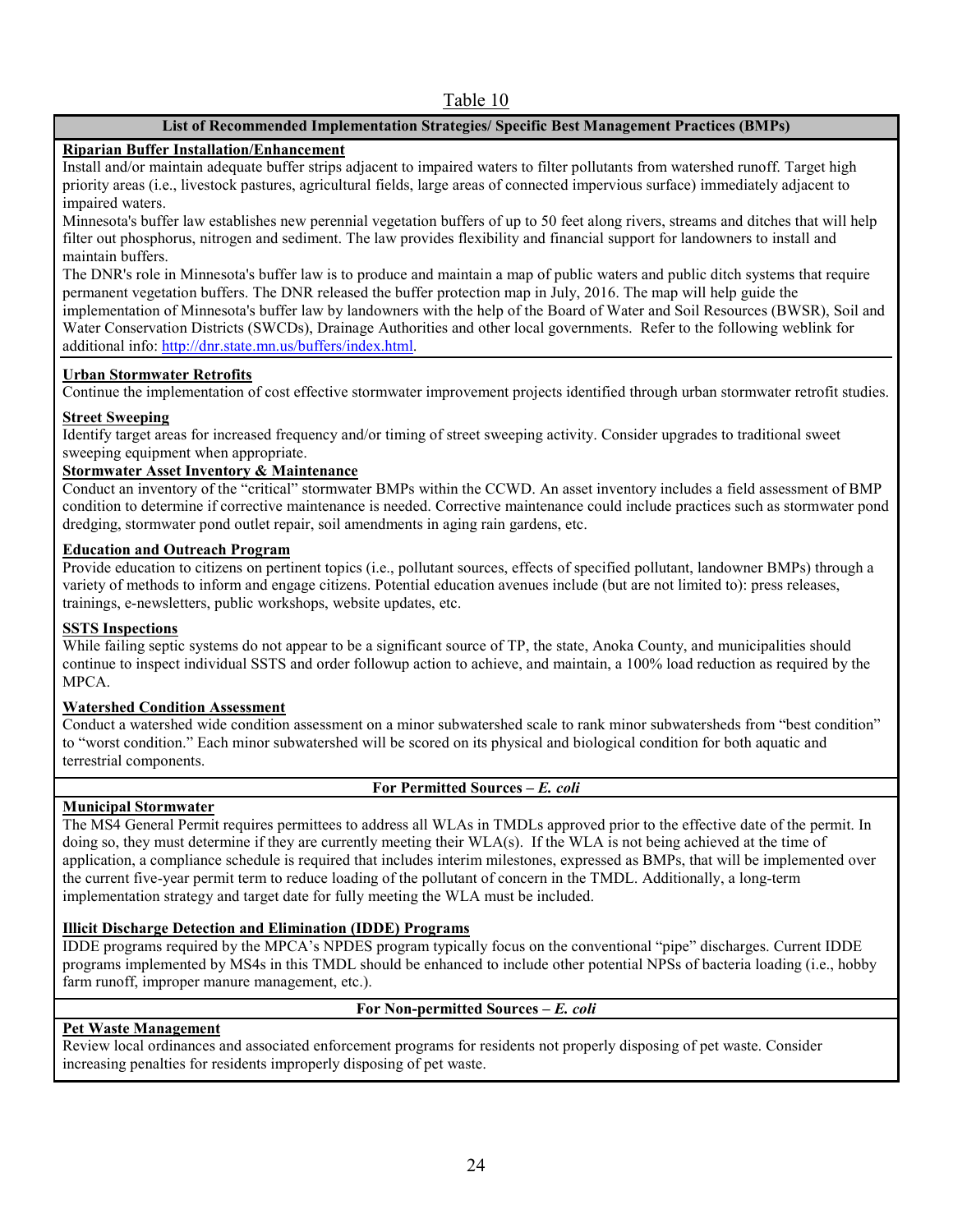### Table 10

### **List of Recommended Implementation Strategies/ Specific Best Management Practices (BMPs)**

### **Promote infiltration**

When feasible, promote and install stormwater BMPs utilizing infiltration and bioretention to decrease the amount watershed runoff entering surface waters. Scale of these BMPs may range from a one property owner rain garden to larger projects such as a regional infiltration basin. BMPs increasing infiltration will also reduce the amount of TSS and TP transported to surface waters as well.

### **Education and Outreach**

Educate property owners on the importance of proper pet waste management to increase awareness. Target educational efforts in highly urbanized areas where bacteria loadings from pet waste are a significant contributor. Provide property owners with information on the proper disposal options and penalties for not complying with local ordinances.

### **Emerging Technologies**

Continue to follow research and identify implementation opportunities as new technologies emerge. Current areas of need that would be beneficial to implementation planning include: • Better understanding of bacteria load reduction capabilities for structural and non-structural BMPs; • Models to evaluate bacteria loading and track reductions; • Methods to evaluate bacteria re-growth capability and the potential for stormwater infrastructure (pipes, sumps, etc.) to serve as a source; • Refined DNA "fingerprinting" to identify specific sources in urban environments.

Although a formal implementation plan is not required as a condition for TMDL approval under the current U.S. EPA regulations, U.S. EPA finds that the TMDL document submitted by MPCA adequately addresses this tenth element.

## **11. Public Participation**

U.S. EPA policy is that there should be full and meaningful public participation in the TMDL development process. The TMDL regulations require that each State/Tribe must subject calculations to establish TMDLs to public review consistent with its own continuing planning process (40 C.F.R. §130.7(c)(1)(ii) ). In guidance, U.S. EPA has explained that final TMDLs submitted to U.S. EPA for review and approval should describe the State's/Tribe's public participation process, including a summary of significant comments and the State's/Tribe's responses to those comments. When U.S. EPA establishes a TMDL, U.S. EPA regulations require U.S. EPA to publish a notice seeking public comment (40 C.F.R. §130.7(d)(2) ).

Provision of inadequate public participation may be a basis for disapproving a TMDL. If U.S. EPA determines that a State/Tribe has not provided adequate public participation, U.S. EPA may defer its approval action until adequate public participation has been provided for, either by the State/Tribe or by U.S. EPA.

## *Comments:*

A stakeholder participation process was undertaken to obtain input from, review results with, and take comments from the public and interested and affected agencies regarding the development of allocations and conclusions set forth in the Coon Creek watershed TMDL report (Section 9 of the TMDL report).

Public participation opportunities for the Coon Creek watershed TMDLs were provided in the form of public meetings, electronic newsletters and CCWD's website (http://www.cooncreekwd.org/). There were also several stakeholder committees established for the CCWD. A Technical Advisory Committee (TAC) consisting of project stakeholders was developed to allow active collaboration throughout development of the Coon Creek watershed TMDL. TAC members were asked to provide input on the overall project approach, review and comment on draft documents, and develop consensus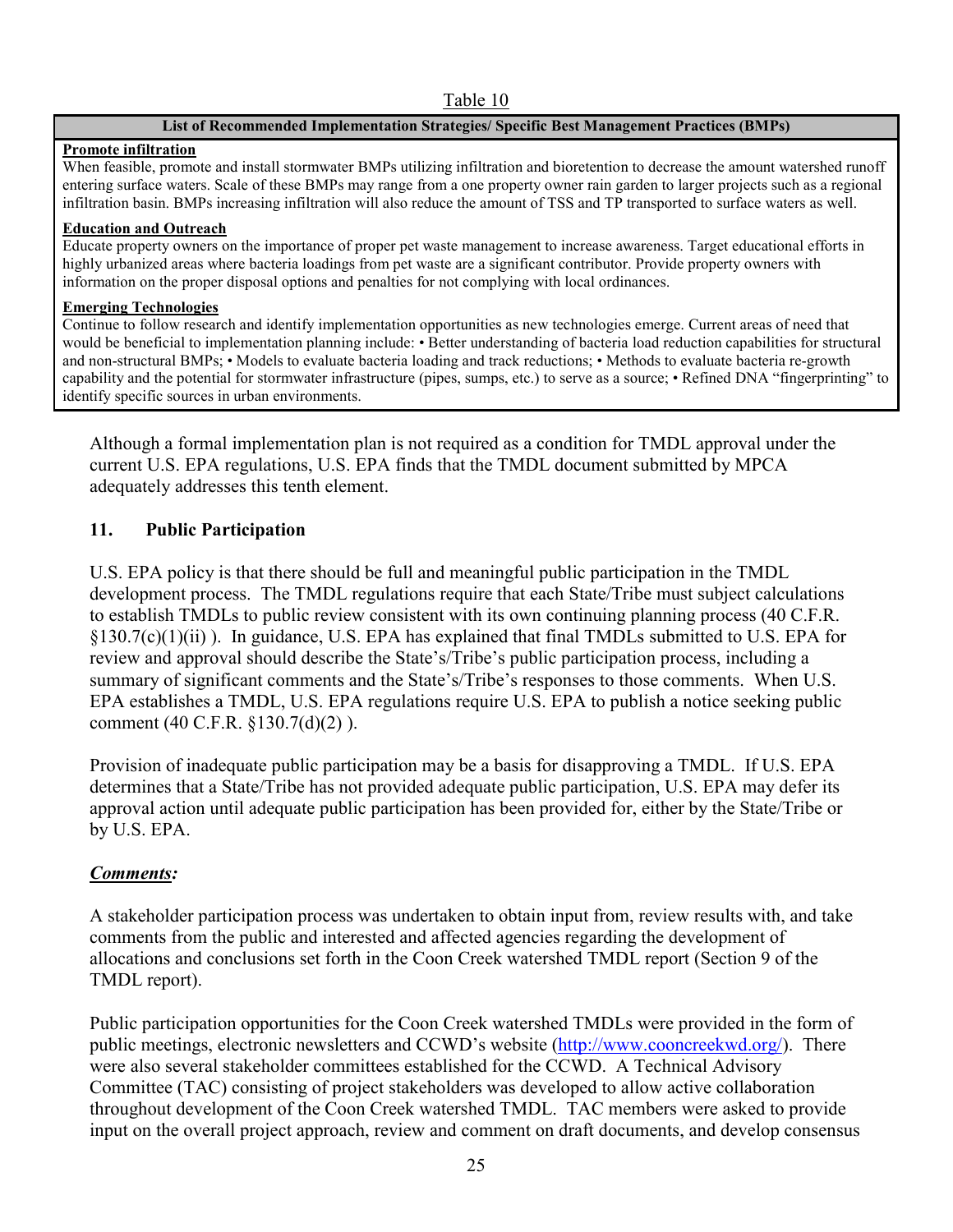on key project related decisions. TAC members included the following partners: Anoka County Highway Department, Anoka Soil and Water Conservation District, Board of Water and Soil Resources, City of Andover City of Blaine, City of Coon Rapids, City of Ham Lake, City of Fridley, City of Spring Lake Park, Metropolitan Council Environmental Services, MDNR, MPCA. A Citizen Advisory Committee (CAC) was established from a group of interested citizens to provide a public perspective on direction and activities of the CCWD. The existing CAC was used to provide input on the project approach and review draft documents. A list of CAC meeting dates is provided below. Several stakeholder committee meetings (14 TAC and 22 CAC meetings) were held and public outreach efforts made. The CCWD also presented information regarding the TMDL project during its regular scheduled Board of Managers meetings the second and fourth Mondays of every month, all of which were open to the public.

The Coon Creek watershed TMDLs were public noticed from December 28, 2015 to January 28, 2016. Copies of the draft TMDL Report for Coon Creek watershed were available to the public upon request and on the MPCA website at http://www.pca.state.mn.us/water/tmdl/tmdl-draft.html.

As part of the final TMDL submittal to EPA, the state provided copies of the press releases of public notice, letters of invitation to interested parties, the mailing list of interested parties, and copies of the written comments received during the public comment period and the state responses to these comments.

MPCA received comments from various parties (i.e. MN Department of Agriculture, and U.S. EPA) during the Coon Creek watershed TMDL public comment period. Most of the comments were in regards to stream flow data, load source contribution, and TMDL allocations calculations. All comments received were adequately addressed by MPCA.

U.S. EPA finds that the TMDL document submitted by MPCA satisfies all requirements concerning this eleventh element.

# **12. Submittal Letter**

A submittal letter should be included with the TMDL submittal, and should specify whether the TMDL is being submitted for a *technical review* or *final review and approval*. Each final TMDL submitted to U.S. EPA should be accompanied by a submittal letter that explicitly states that the submittal is a final TMDL submitted under Section 303(d) of the Clean Water Act for U.S. EPA review and approval. This clearly establishes the State's/Tribe's intent to submit, and U.S. EPA's duty to review, the TMDL under the statute. The submittal letter, whether for technical review or final review and approval, should contain such identifying information as the name and location of the waterbody, and the pollutant(s) of concern.

# *Comments:*

The U.S. EPA received the formal submission of the final Coon Creek watershed TMDLs on April 2016 along with a cover letter from Glenn Skuta, Division Director, Water Division, MPCA dated April 18, 2016. The letter stated that the Coon Creek watershed TMDLs were final TMDLs submitted under Section 303(d) of CWA for EPA review and approval. The letter also contained the waterbody segment names, and the causes/pollutants of concern for the TMDLs submitted.

U.S. EPA finds that the TMDL document submitted by MPCA satisfies all requirements concerning